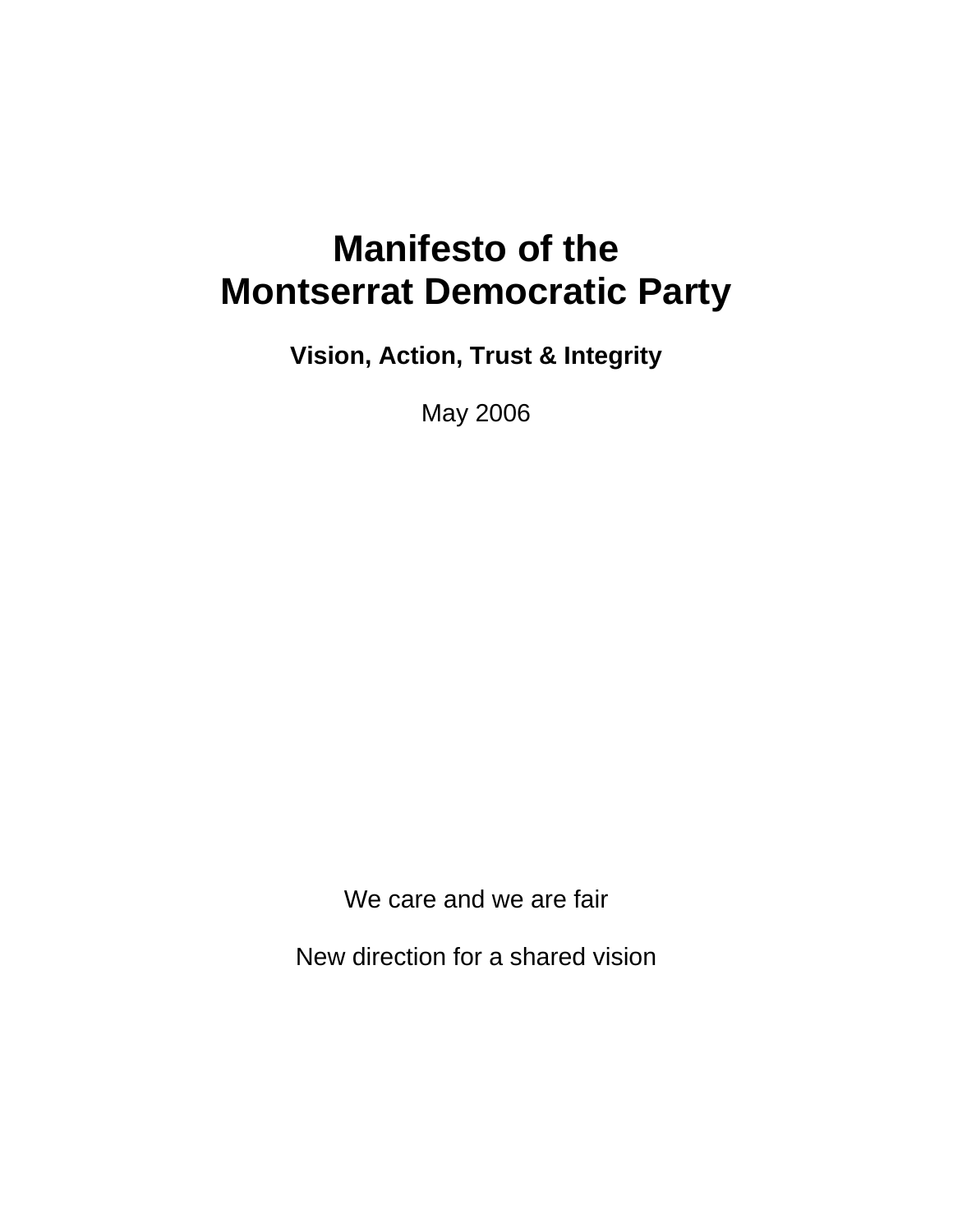# **Table of Contents**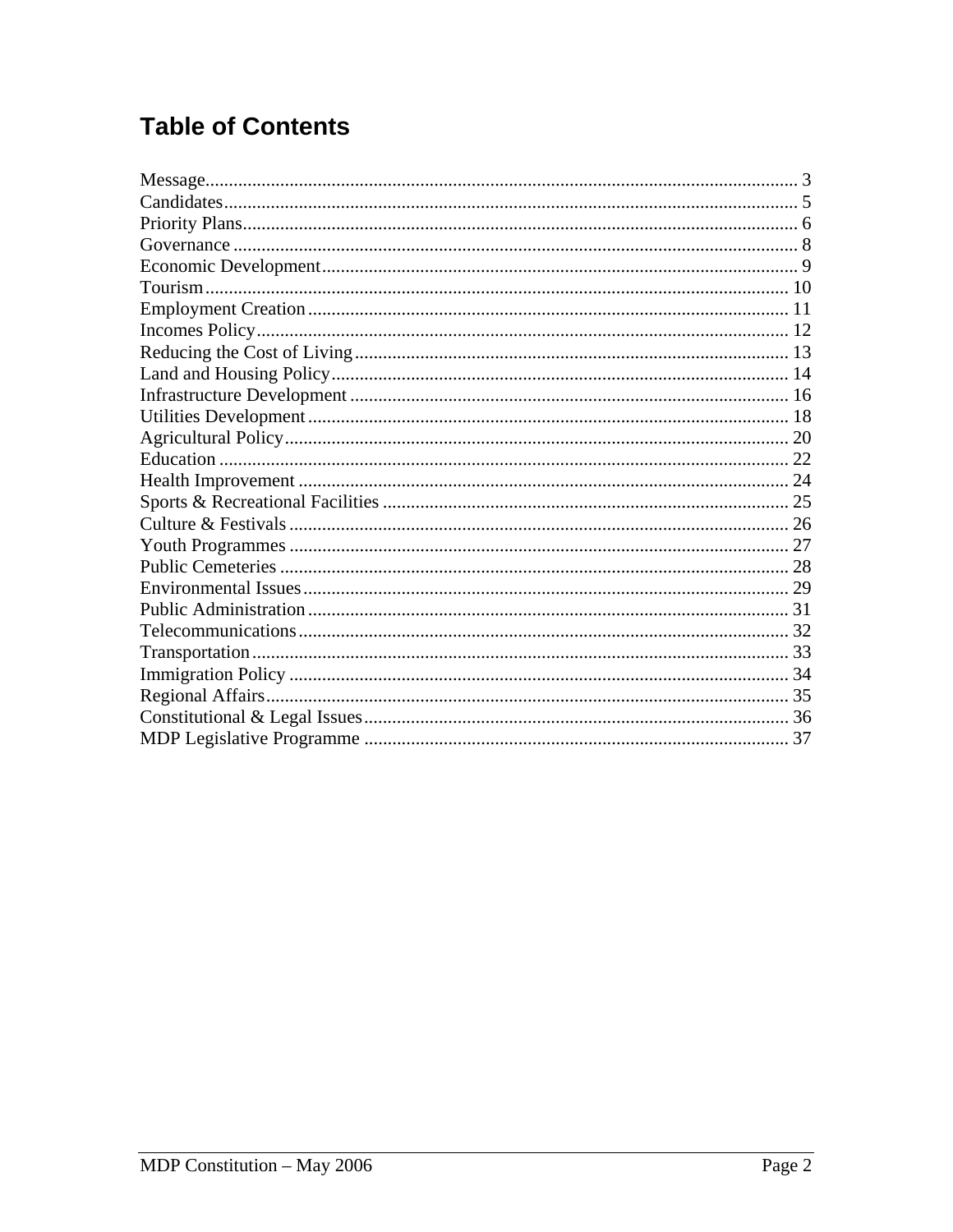#### **Message**

We, the Montserrat Democratic Party, are a group of people, who offer ourselves, all of our resources and skills to the service of the people of Montserrat.

We intend to ensure the practice of parliamentary democracy and good governance in Montserrat and uphold the principles of freedom, equity and social justice.

We will have as our main priority, the meeting of the essential livelihood needs of all individuals. The provision of employment and incomes is the most urgent requirement of the people who live on this island. This will be the number one focus of an MDP government. Wealth creation will be the underlying, over reaching, and ever present priority of an MDP government. A combination of public and private investment is needed for this to happen, and these inflows require trust and confidence in the quality of governance.

Getting this investment for housing and economic development requires legislation to deter, expose and punish corruption.

An MDP government will therefore enact Integrity Laws to :-

- 1 Require total disclosure of business assets and interests, as a condition for holding Ministerial office.
- 2 Require the disclosure through publication of the details and facts relating to negotiations in pursuit of agreements, contracts or concessions between the Government and any other party.
- 3 Require publication of requests for duty exemptions and concessions prior to decision by executive council.
- 4 Prohibit anyone involved in negotiations, authorization, approval or concluding agreements or contracts on behalf of the people of Montserrat, from accepting favours, gifts, shares or concessions in any form.
- 5 Allow the people of Montserrat the right and opportunity to recall a profligate government where this is found to be necessary.

We are committed to open and transparent government, and will propose that the proceedings of committees of the Legislative Council be public and that the decisions of Executive Council be published without delay.

We plan to complete the restoration of infrastructure and economic activities that will make our community sustainable and prosperous. Our guiding principles will be vision, action, trust and integrity, and we wish to be known as the party that cares about and is fair to everyone.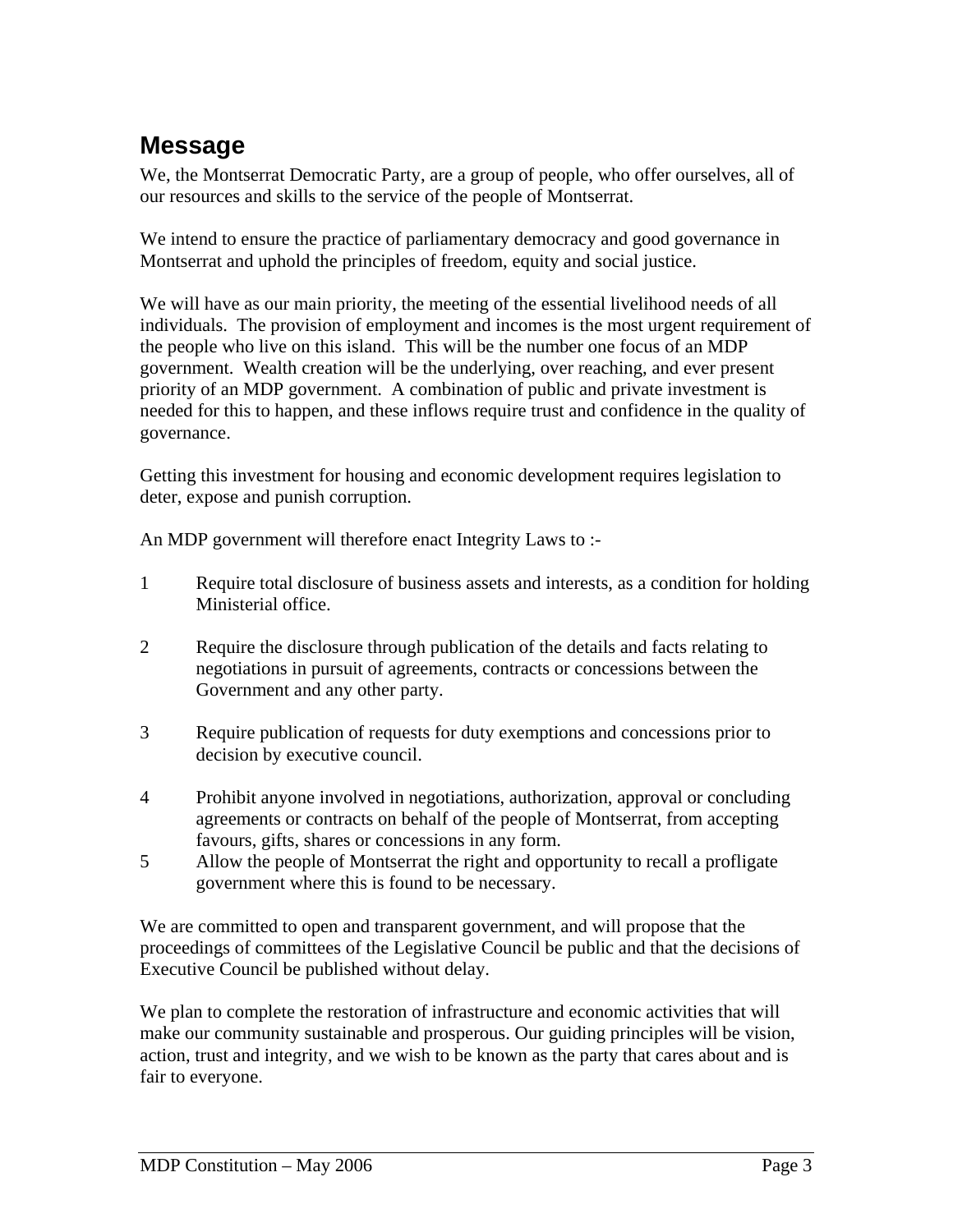We pledge to provide leadership that is based on selfless service, integrity and respect. We intend to work as a team, and to utilize the technical skills and experience of civil servants, private sector experts and overseas consultants, to bring about a reform of our economy. Reform is required to bring more of our people back home, and increase our population.

Brothers and sisters of Montserrat, through the democratic process, we present the people of Montserrat with a choice. A choice of leaders, who will have a policy of inclusion, where every legislator is invited to participate fully in the rebuilding of our country. We want Montserrat to be a country where every person is encouraged and assisted in achieving their full potential. A country where the many members of our diaspora overseas, are encouraged to have meaningful participation in the affairs of our homeland.

We ask you to support the Montserrat Democratic Party and to help us make ours, a truly democratic and godly society.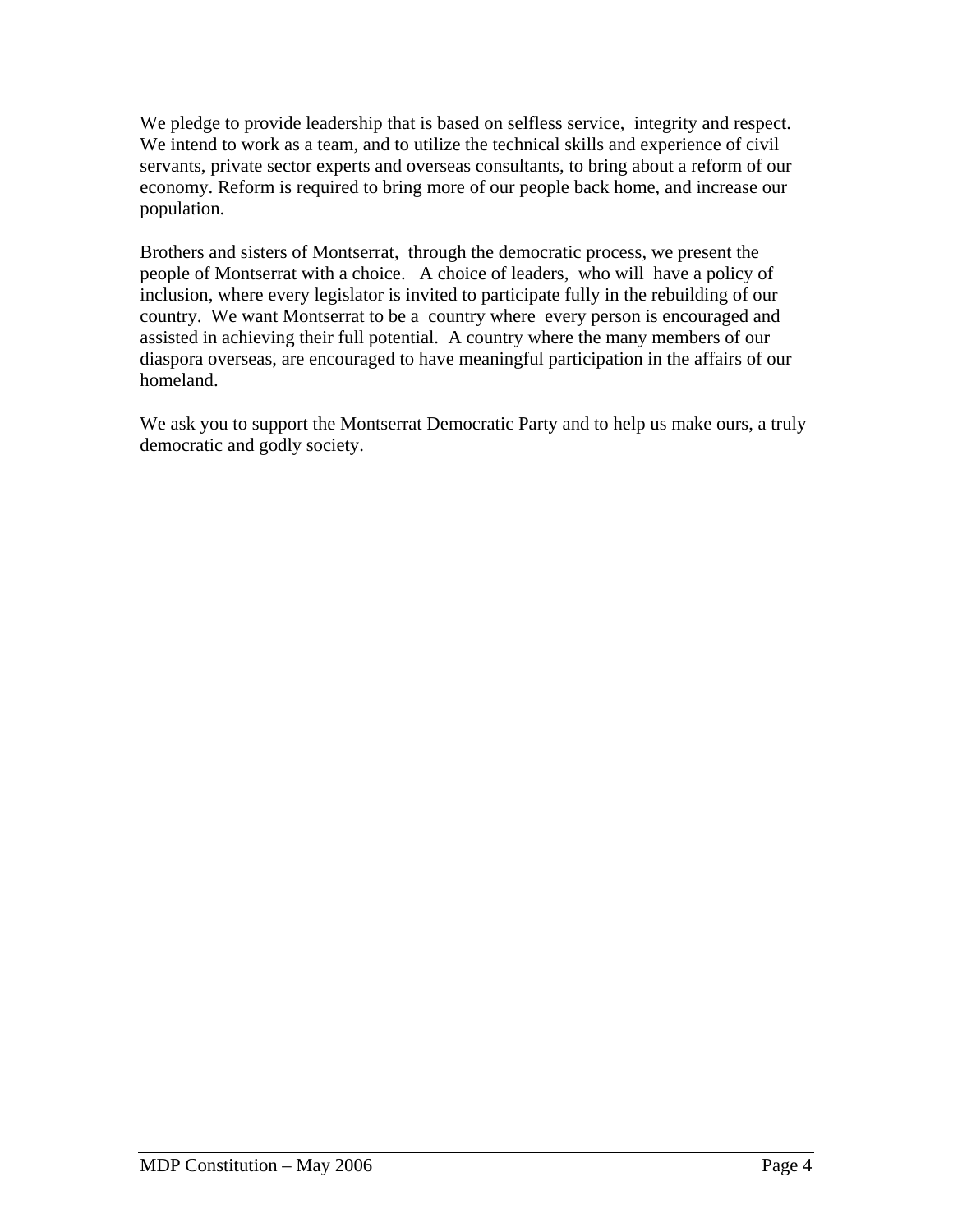#### **Candidates**

#### **Dr Lowell Lewis**

Political Leader, General Practitioner and Specialist Surgeon Director of Health Services Montserrat 1984 to 1991 Lecturer in Surgery University of the West Indies, Cave Hill, Barbados - 1994 to 1999 Minister of Communication and Works and Deputy Chief Minister - 2001 to 2003 Member of Montserrat Legislative Council - 2001 to 2005

#### **Jim Bass**

Economist, Educator, Former Permanent Secretary Anglican Lay Reader, Social Activist Chairman of St Peter's Community Association Chairman of Committee for Redevelopment of Montserrat Member OPWA Board & Meals on Wheels Executive Committee

#### **Claude Gerald**

Agriculturist, Economics Teacher, Political Commentator Director of Agriculture Montserrat - 1992 to 2006

#### **J. Christopher (David) Gerrald**

Businessman, Civil Servant, Community Worker Assistant Registrar Land and Survey Department UWI Executive Officer 1976-1997

#### **Roy Greaves**

Educator, Building Construction Foreman, Sportsman, Commentator, Journalist, Former Leader Salem Volcanic Crisis **Committee** Vice-President Montserrat Cricket Association Local Church Elder and Deacon

#### **Elizabeth Piper-Wade**

Manager, Business Woman, & Upholsterer International Volunteer & Fund-Raiser Community Development Specialist NGO Management Lecturer Drugs and Awareness Educator & Counsellor Regional Emergency Personnel Disaster Mental Health Counsellor Television and Radio Presenter and Moderator Culture & the Arts Creator and Presenter P.O.A. International Volunteer of the Year 2002

#### **John Ponteen**

Businessman, Restauranteur Former Agriculture extension officer Manufacturer, Tourism specialist, Political activist University Examination Invigilator

#### **Donaldson Romeo**

Businessman, Independent Journalist, Portrait Artist Social activist, Men's Ministry Leader Former President Montserrat Basketball Association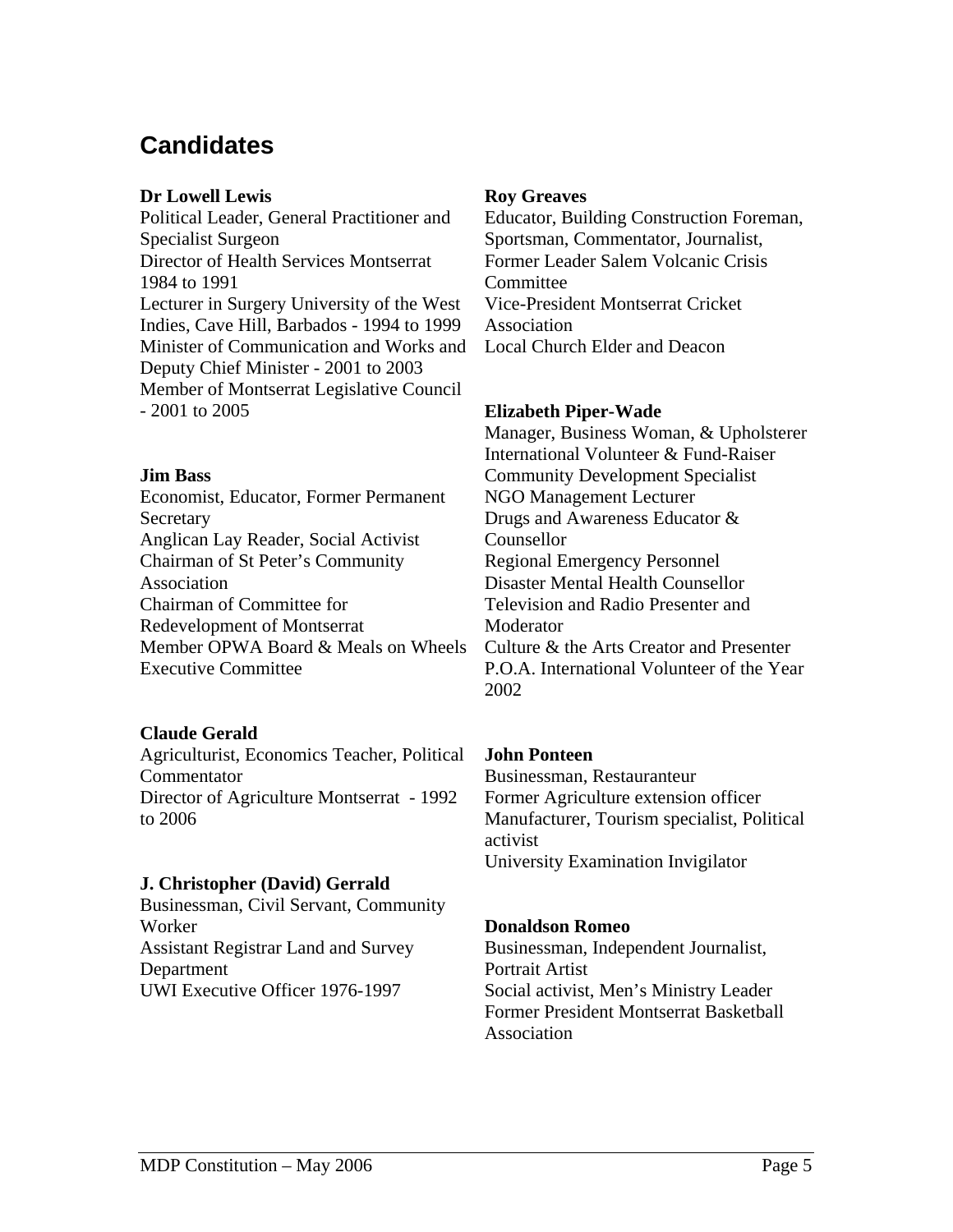### **Priority Plans**

- 1 The establishment of a Multi-sectorial Economic Recovery Task Force to review and monitor all government activities to boost economic growth.
- 2 Enactment of Integrity Legislation to ensure good governance and deter corruption.
- 3 Revise Volcano Management Action Plan and all matters relative to living and coping with the existence of an active volcano in Montserrat, including contingencies for the event of the threat of a pyroclastic flow down the Belham River that may require the evacuation of parts of Salem and Old Towne.
- 4 Review and revise the Sustainable Development Plan.
- 5 Renegotiation of the terms for purchase of government housing stock by tenants to allow total transfer of ownership and reduction of monthly payments.
- 6 Review and study the critical issues of land and housing strategy to increase home constructions by low and medium income families. This to include the provision of new building and home improvement grants and low interest loans.
- 7 Completion of roads, sports facility and safe harbour at Little Bay to allow regular visits by cruise ships and to promote sports tourism activities.
- 8 Implement island-wide road improvement program, and complete proposals for port and airport developments.
- 9 Review, study and renegotiate the cost of air travel and transportation to Montserrat.
- 10 Introduce a Ferry service for day tours to and from Antigua, St. Kitts, Nevis, Guadeloupe and St. Martin.
- 11 Provide incentives to revive and strengthen the private sector.
- 12 Establishment of a sports tourism complex centred around the FIFA football field at Blakes.
- 13 Implementation of a Silver Hills Development Project to promote reforestation, preservation of the eco-system and condominium developments.
- 14 Implement the export of volcano materials and associated products, and the export of bottled water on a commercial scale.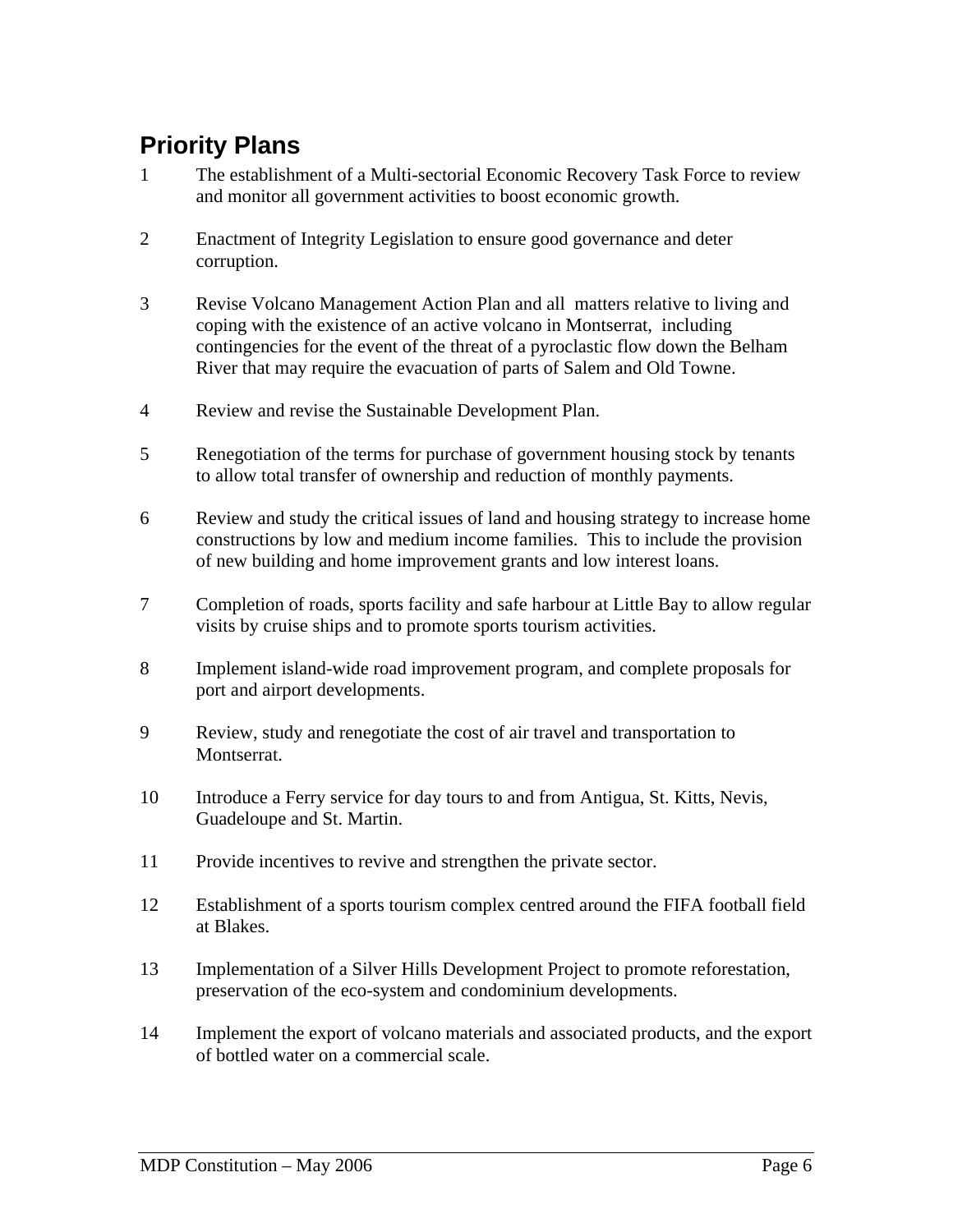- 15 Review and implementation of Energy Policy, to include the exploration and production of geothermal derived electricity and increased use of solar and wind energy.
- 16 Review and as necessary overhaul the education system with a critical and important implementation of a Youth Development Policy with a focus on the retention and return of the young people of Montserrat by providing opportunities for employment and home ownership.
- 17 Implement a health services improvement programme, which will include a national health insurance scheme and the provision of a critical care area and inpatient areas for children and medical patients.
- 18 Review and implementation of Sports, Culture, Entertainment and Media Policy including the provision of a budget to allow more frequent cultural activities with a view to seriously begin and encourage the development of nation building.
- 19 Introduction of a social development policy to promote integration and harmony among all people who live and work on Monterrat. To this end, the MDP will provide island-wide recreation areas and community facilities, for sports and entertainment to augment our new cultural centre. This to include replacement of the community centre for St Johns.
- 20 Boost agricultural and fishing activities to increase local food production.
- 21 The provision of cemeteries for communities.
- 22 Population development program. The MDP will plan to facilitate the return of up to 3000 Montserrat volcano evacuees over the next 5 years through the creation of employment opportunities, the provision of housing and improved Social Welfare and Health Care programs for the elderly.
- 23 Develop and strengthen a more cohesive relationship partnership and understanding with the United Kingdom Government as to their interest in Montserrat's sustenance, its development and future status of nationhood.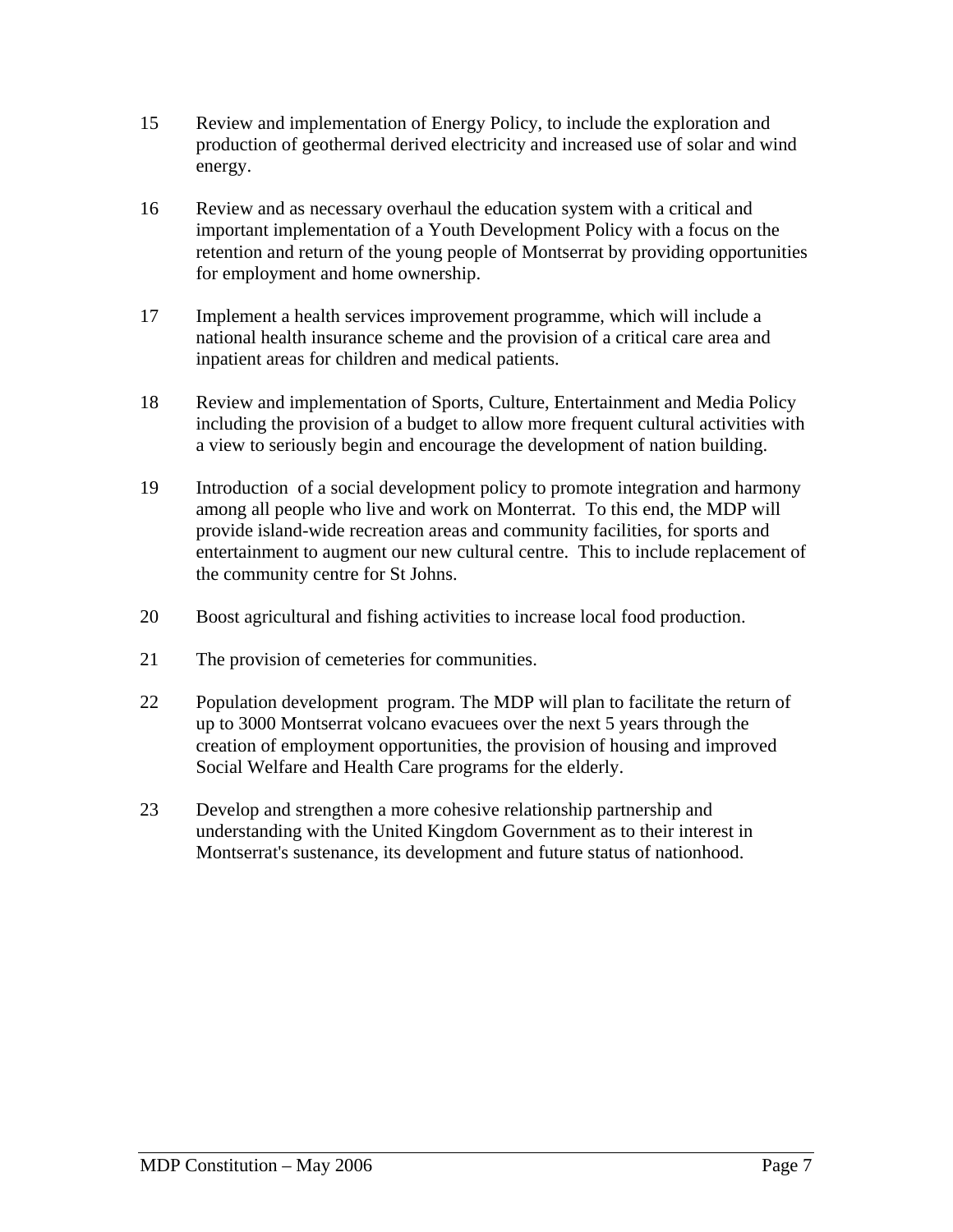#### **Governance**

#### **"Good governance exalts a nation and eliminates corruption".**

Transparency and participation will be the hallmark of an MDP government. Transparency moves us beyond mismanaged projects and conflicts of interest. It rebuilds trust with the British, and may open a way for renewing or replacing opportunities and viable projects that have been abandoned.

We will involve our young people as they embody the future. They will be provided opportunities for education, training, sports, cultural activities, jobs, land, and capital to support small business ventures.

We will appoint a youth and community development officer in the Office of the Chief Minister, to support community development projects.

We will support Village councils and provide budgets for their activities. We will promote linkages and partnerships with overseas Montserratian associations and friends of Montserrat in support of ventures, marketing (especially of Montserrat culture-linked products) and business partnerships.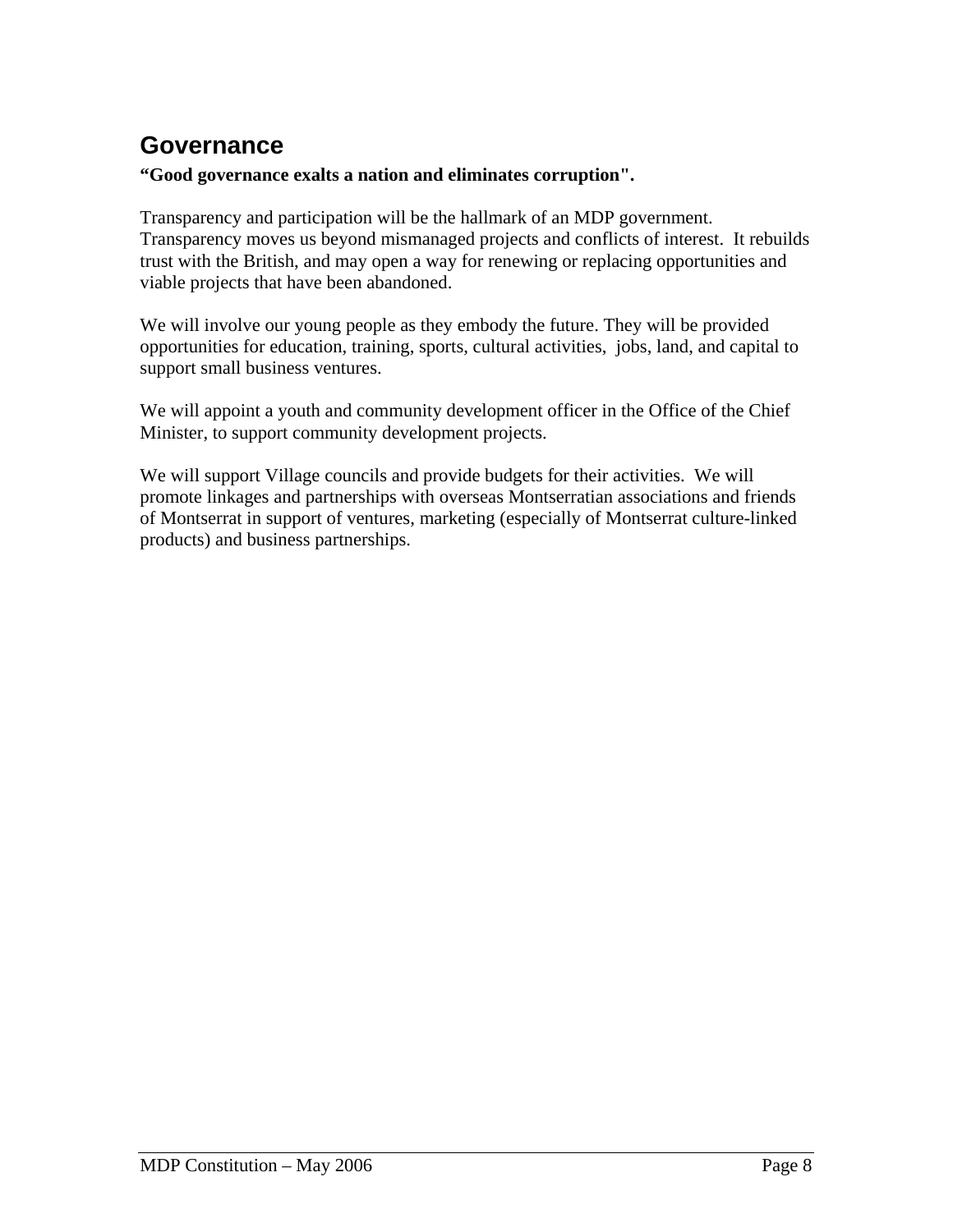### **Economic Development**

After consultation the Sustainable Development Plan of Montserrat will be reviewed, and revised to allow achievement of our objective to increase the population of Montserrat to over 8,000 and be out of granting aid by 2011. Our programmes will be prioritised in 3 phases. Phase 1 , the first 100 days; Phase 2 Years 1 to 3 ; Phase 3 Years 4 and 5.

Once our government demonstrates a commitment to good governance and integrity in political leadership, the United Kingdom, European and other aid agencies, whose mandate is to create sustainable communities and alleviate world poverty, would support our proposals. Government of Montserrat would then cease being a financial burden for their taxpayers, and guarantee for its people a good quality of life.

Good governance legislation will also be critical to attracting investment in Montserrat.

An MDP government will use the available budget and existing projects for 2006, to achieve a 10% growth in the economy, thus justifying the provision of additional funds and loan financing required to access the estimated \$300 million plus required in capital aid for the 5 year period.

Earnings from goods and services will increase significantly in response to aggressive implementation of building programmes, tourism activities, export of volcanic materials and products, export of water and agricultural products, manufacturing, medical schools, real estate development and geothermal energy derived electricity.

The South of Belham Project, Silver Hills Development Project, Little Bay Town Project, Blakes Development Project and the New Villages programmes will provide opportunities for revenues from export of volcanic materials and from construction activities. Wherever possible, local control of these activities will maximize returns to Montserrat from the proceeds of the island's resources.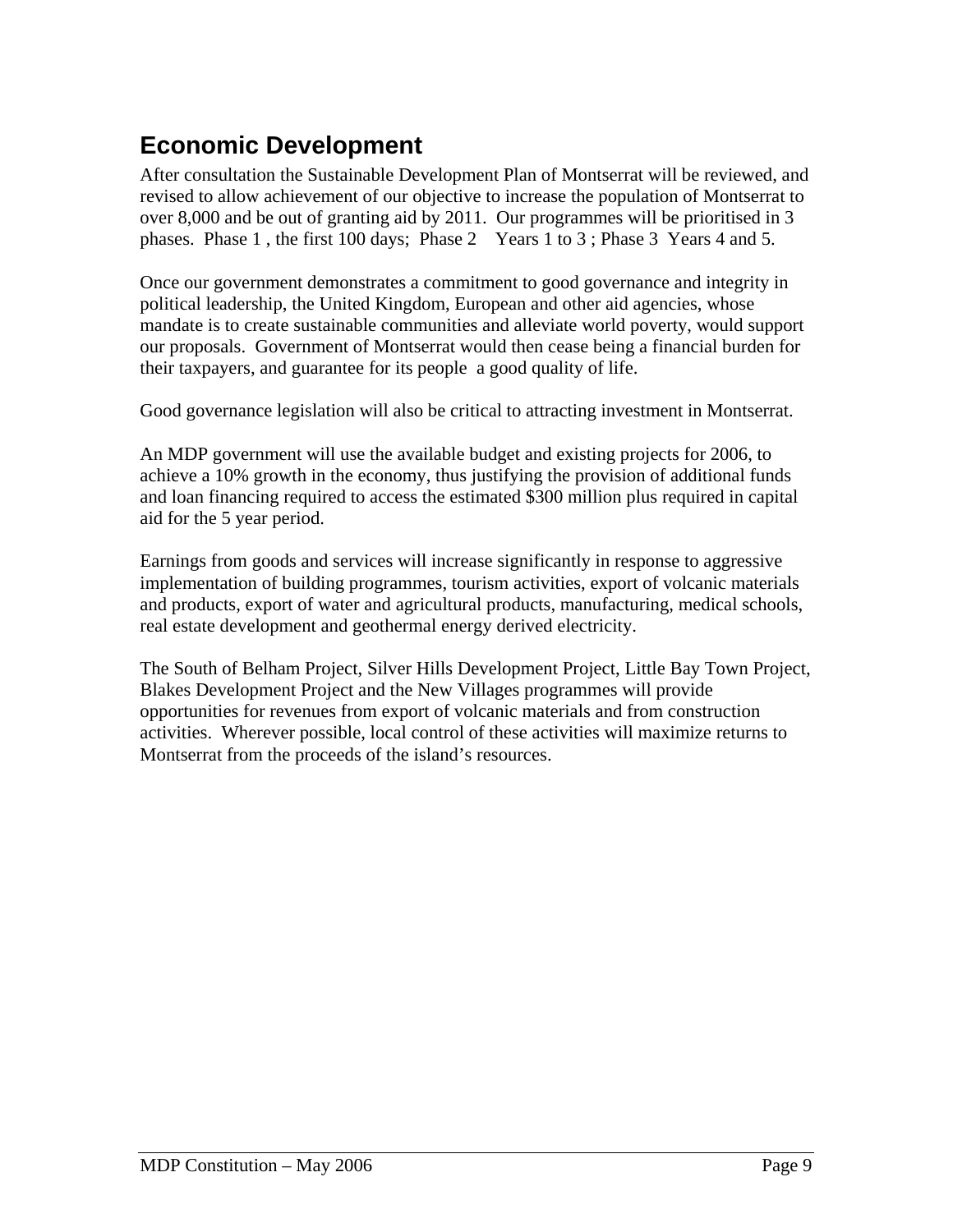# **Tourism**

Prior to the volcanic activity, tourism made a significant contribution to Montserrat 's economic development. The MDP will focus on providing opportunities for employment, income generation and improved local well-being while ensuring that all development decisions reflect the value of the natural and cultural environment.

We will create a variety of unique tourist destinations and complete a safe crossing of the Belham River. We will provide adequate air and sea transportation. Thus ensuring that tourism will once again become a major creator of wealth. A vibrant tourism industry will provide employment not only for those directly employed in the hospitality industry, but also empower the farmers and fishermen and create a multiplier effect.

In promoting cruise tourism, villa tourism, sports tourism, eco and adventure tourism and cultural heritage tourism, an MDP government will ensure intersectorial involvement, careful planning, strict guidelines and regulations to ensure that our resources are not destroyed.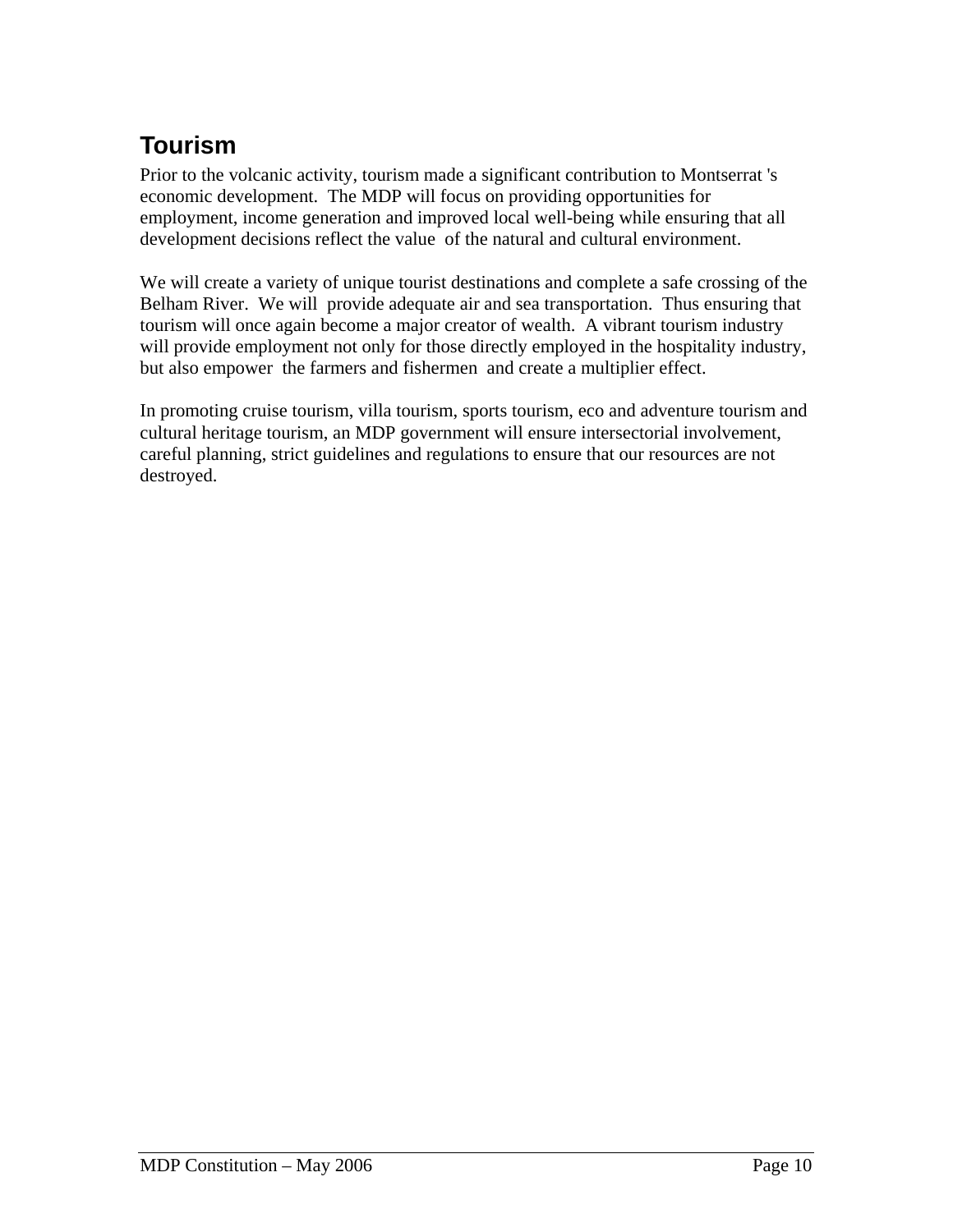### **Employment Creation**

This will be a major objective of the MDP. Initiatives will include:-

The release of funds tied up in the purchase of houses already built, for the provision of grants and low interest loans for new home construction and improvement of existing homes.

Speedy processing of all investment proposals. There will be a guaranteed response to any proposal no later than ten days after receipt with assured follow-up until project implementation.

Establishment of a one stop point of contact within the governmental structure that will provide all necessary information and guidance to investors. A Ministerial subcommittee will facilitate this activity.

Encourage investment by local people. Foreign investment is very important but local investors have a major role to play in employment creation and national development as a whole.

Development of sports tourism. The FIFA financed international football field at Blakes will be a catalyst to sports tourism on Montserrat. An MDP government will assist and encourage the Montserrat Football Association in completing the planned pavilion and also provide additional training and playing areas to allow the holding of regional competitions and the hosting of more teams from Europe during winter months.

Similarly, a facility for visiting cricket teams at Little Bay will make an even bigger contribution to the economy.

The Silver Hills Development Project is expected to generate much employment. The area will be considered for condominium and golf course developments, while at the same time accommodating a programme for reforestation, and the improvement, protection and preservation of the environment, plant and wild life in the area.

The volcano provides large quantities of raw material for broad based industrial activity on Montserrat. In addition to the export of these materials, opportunities exist for the manufacture of heat resistant products, and building materials. Promoting the establishment of these industries on Montserrat will be a major objective of the Montserrat Democratic Party. This will be the main objective of the South of Belham Project, which will include a safe reliable crossing of the Belham River, a coastal roadway with utility lines from Isles Bay to Foxes Bay and on to Richmond Hill, and a barge ramp at the northern end of Foxes Bay.

An MDP government will support apprenticeship job placements for students, school leavers and unemployed adults, linked to vocational training programs at the Montserrat Technical College and other regional and international institutions.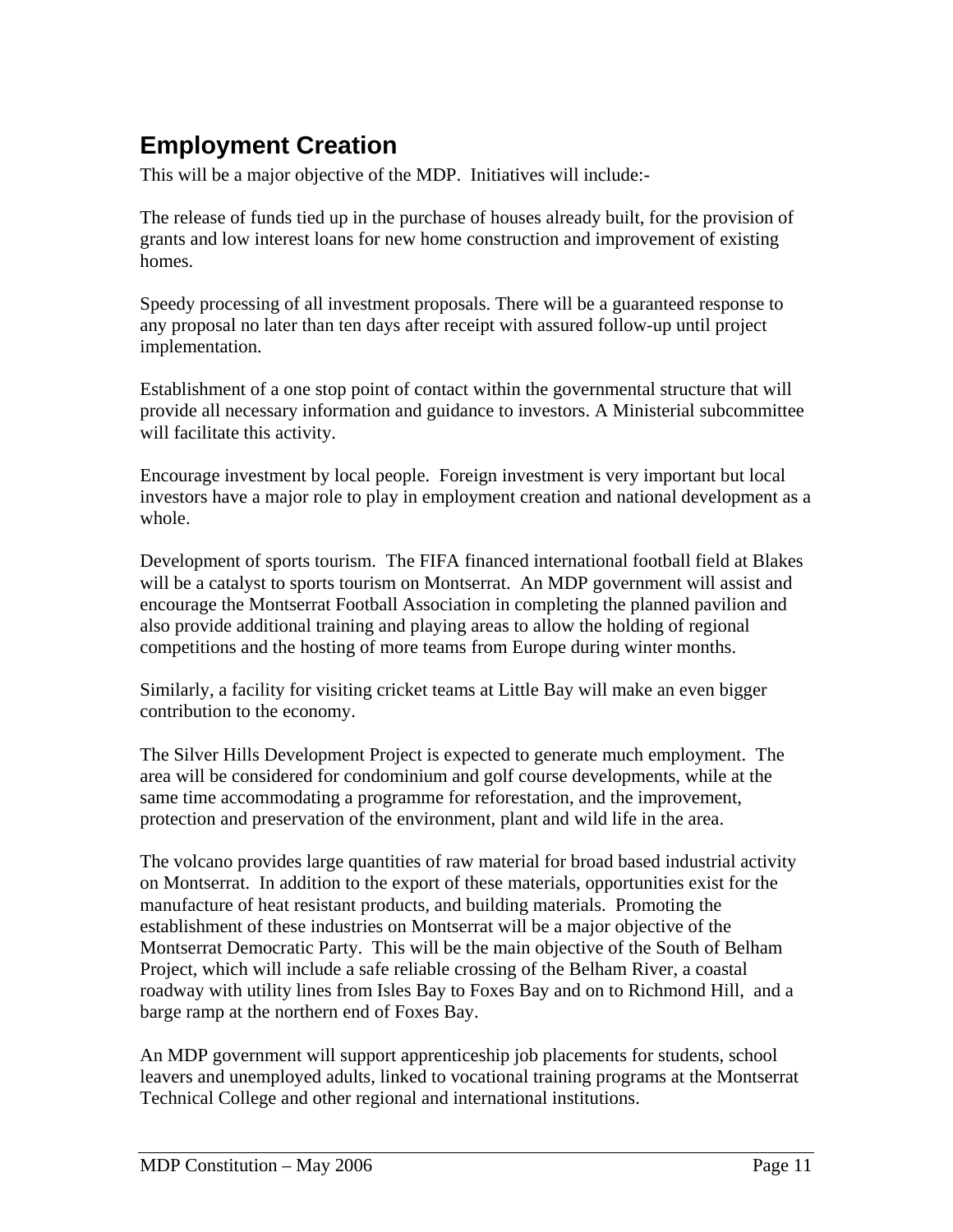### **Incomes Policy**

Upon taking office an MDP government will immediately introduce a revised incomes policy to :-

- 1 Elevate all regular non-established workers to permanent establishment status and prohibit practices that allow employment without provisions for pension and or gratuity.
- 2 Implement a salaries increase of an appropriate lump sum per month for all civil servants and government workers.
- 3 Appoint an independent salaries commission of suitably and appropriately qualified independent professionals to recommend guidelines for the determination of legislators and ministerial salaries and allowances.
- 4 Enact minimum wage legislation with exemptions to encourage the continued employment of vacationing students and casual labour.
- 5 Reduce the period of service threshold at which public servants entitlement to pension on reaching the age of 60, from the existing twenty years to ten but with appropriate adjustments to the final salary paid as pension.
- 6 Revise pensions provisions.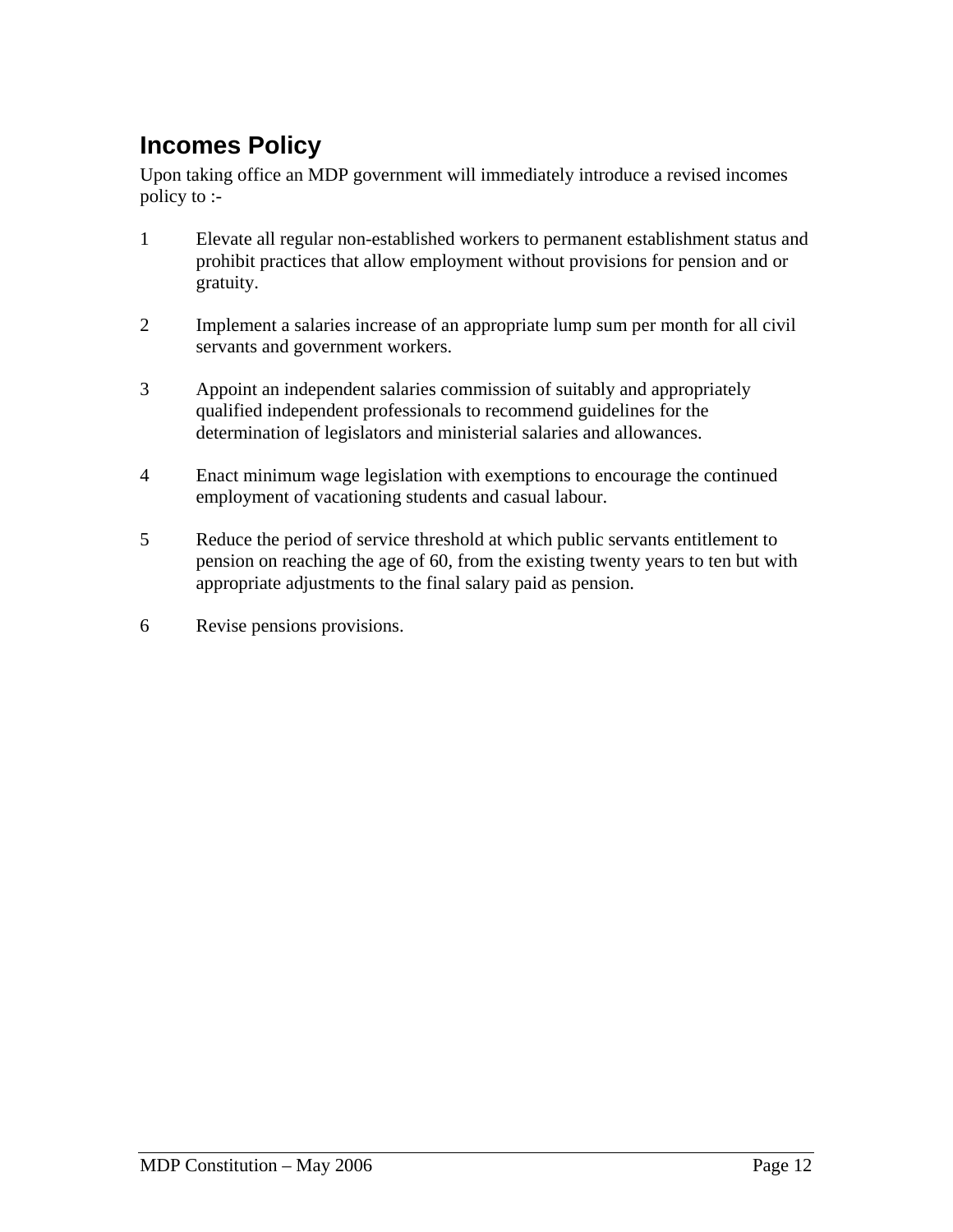# **Reducing the Cost of Living**

An MDP government will:-

Upgrade the Department of Trade and Industry, giving it a renewed focus.

Support the administration of the Price Control Programme.

Restrict the privatisation and monopoly control of essential services.

Support the increased production and use of locally produced foods.

Seek measures to reduce port charges.

Reduce the cost of electricity by renegotiating the price of fuel with suppliers, and implementation of electricity generation from wind turbines and a geothermal plant.

Reduce the cost of shipping by jetty extension and protection.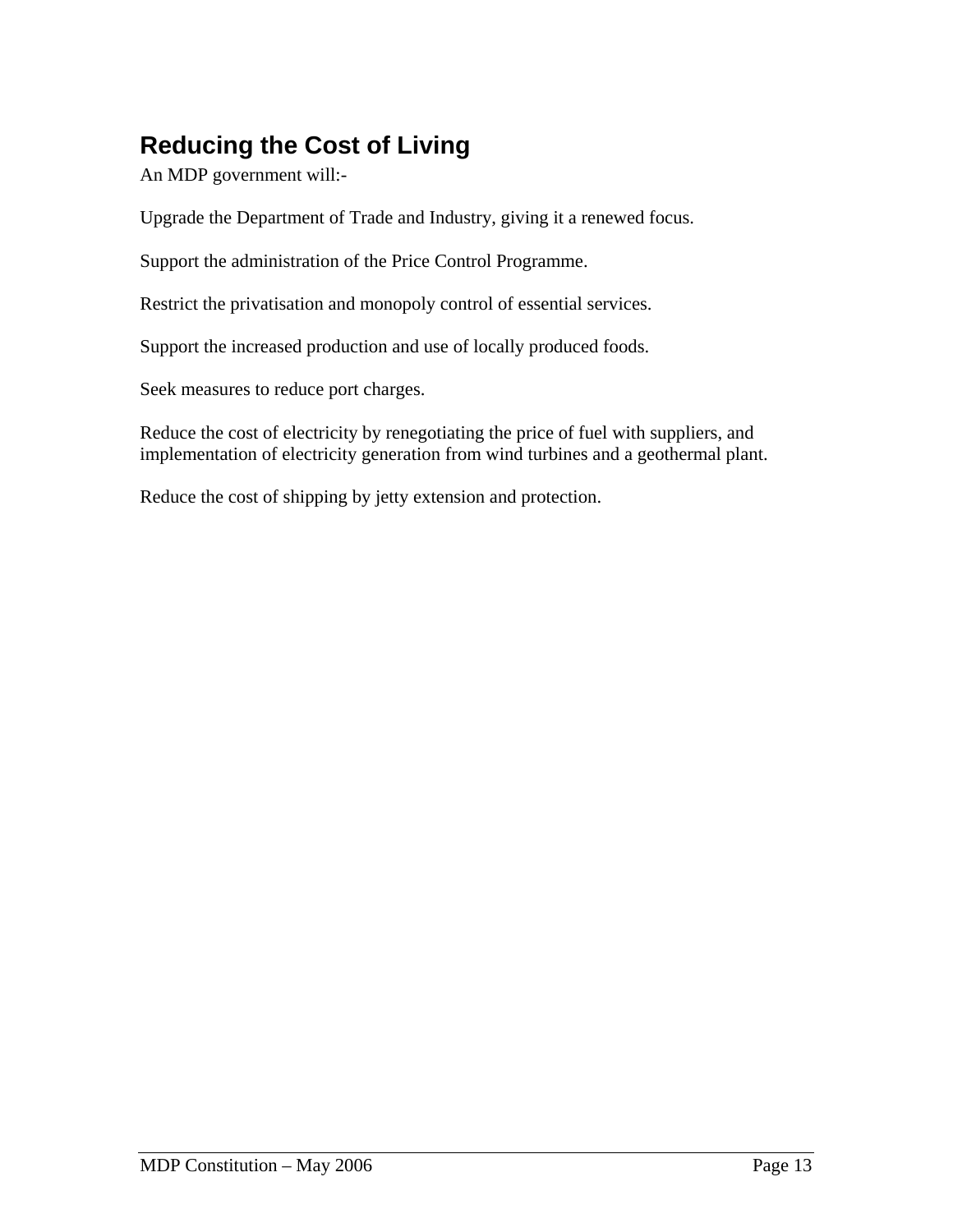# **Land and Housing Policy**

An MDP government will:-

Carry out a general assessment of the housing stock, relative to adequacy, hurricane resistance, exposure to possible extreme volcanic events and/or hurricanes, floods etc.

Within 1 year empty all emergency shelters and in 3 to 4 years provide housing for the 250 families who are on lists to be housed, and move our people beyond temporary and emergency accommodation to permanent housing solutions.

Provide affordable lots 4000 to 10,000 sq ft, made available by grants, lease purchase over 10 to 20 years or by land purchase loans with 5 to 8% interest charges.

Revise the system of land registration to make the process cheaper and to bring into use more of the undeveloped and unclaimed land in the northern safe area.

Renegotiate, for reduction of the cost of purchasing government housing units. Provide low interest loans for low and medium income households. Explore new, affordable and robust house construction technologies and products.

Encourage multiple dwelling and multiple floor buildings to increase living space per sq ft and per construction dollar. Designs will allow for future expansion of house and land space and facilitate home gardens.

Make a vigorous case to DFID for immediate restart and reform of the self-build grant program. We will request that grants include allocations for land acquisition, materials and labour.

Varying levels of assistance will be given according to assessed need. 30%, 50%, 75% or 100%.

Provide home improvement grants and loans. Introduce a Social Welfare Rental Assistance.

Consider the exchange of lands to facilitate infrastructure development of roads and utilities. Promote new villages developments.

Introduce a housing program for young professionals and returning Montserratians ( eg nurses, policemen, teachers, firemen, and junior civil servants. Expand the sheltered housing units at Look Out by another 20 units.

An MDP government will

Make an approach to the UK government to revisit the soft mortgage loan scheme.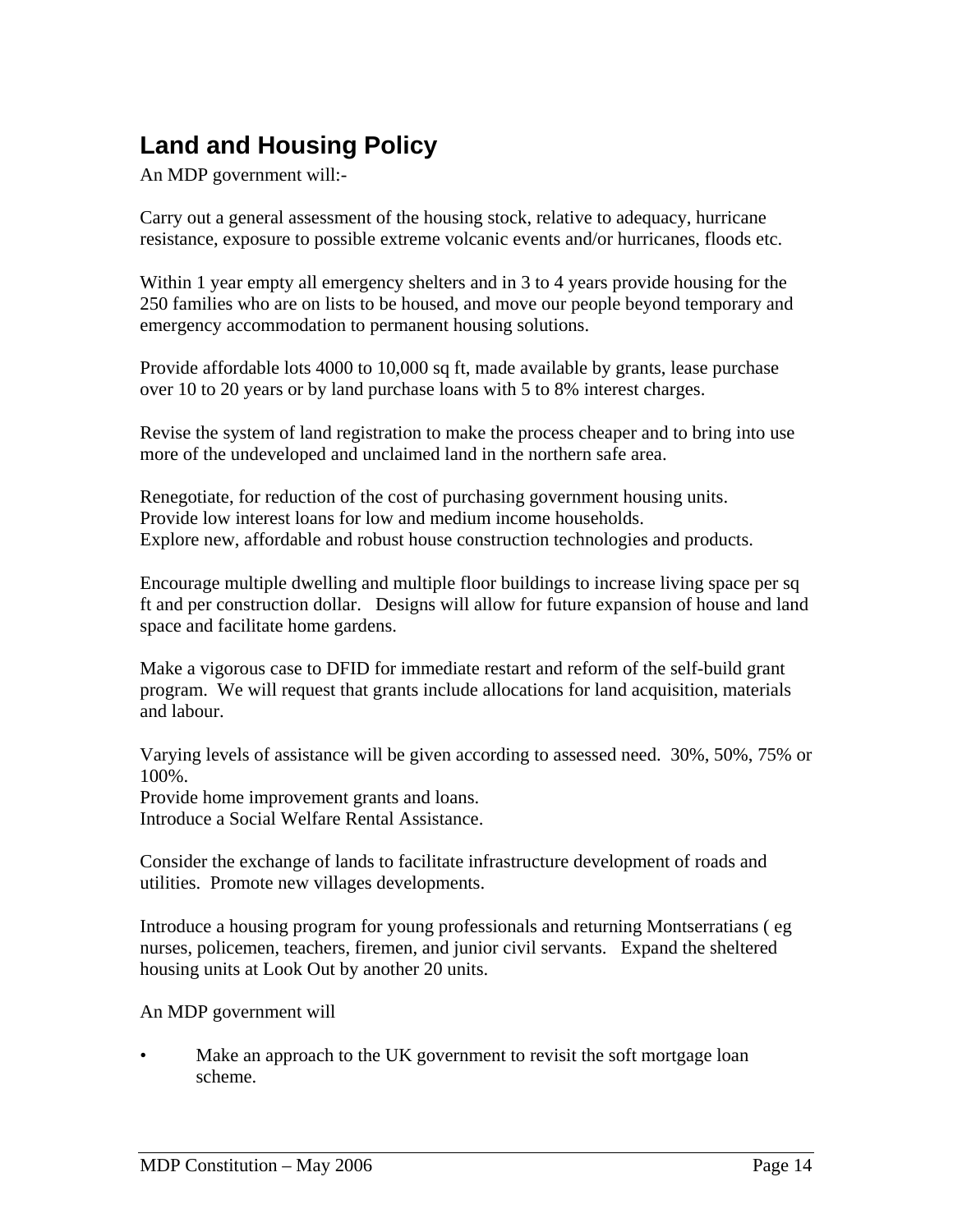- Vigorously encourage local private initiatives to access investment funds for home construction.
- Urgently seek permanent housing solutions for the families still occupying temporary housing in such areas as Cheap End in St Peter's, Davy Hill, and Hope and Friths villages in Salem.

Review and revise the zoning of residential areas with a view to establishing appropriate covenants which are meant to allow economic activity, but also preserve the value of high quality real estate, in areas allocated to encourage this form of inward investment.

Support private developments and "retirement" housing and/or villas for tourism rental.

Investigate the morality of continuing demands for outstanding mortgages on destroyed properties in the exclusion zone and review the liabilities that may still rest with the insurers of these properties.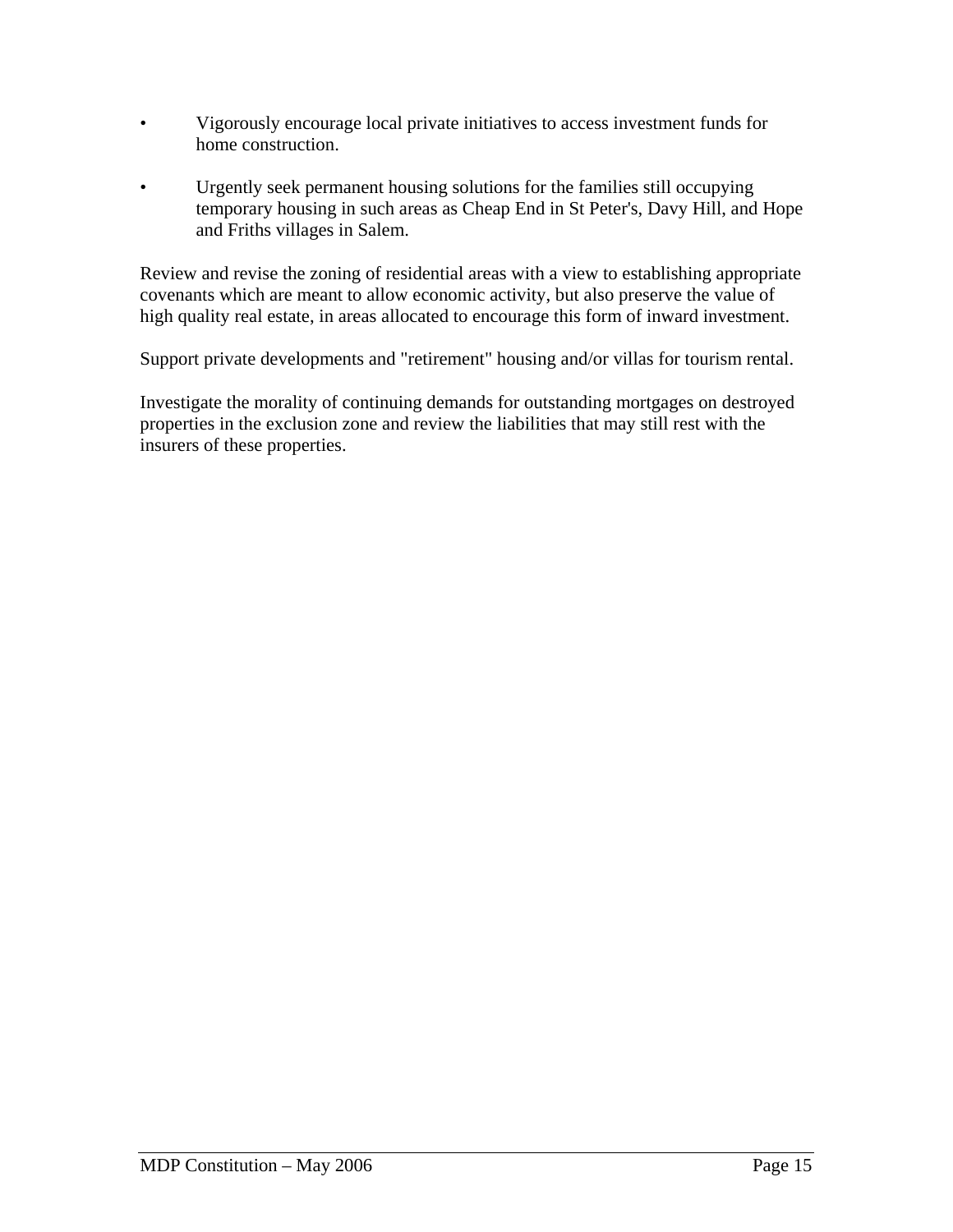# **Infrastructure Development**

Montserrat's development as a viable entity in the short, medium and long term is dependent on the urgent provision of basic transport infrastructure that will permit easy, adequate and hassle free access to the island by air and sea. The MDP will be relentless in the pursuit of the following:

A revised Physical Development Plan to meet our development needs.

An airport with a runway length not less than 1200 metres. A review of airport options will guide decisions on improving safety and air lift capacity in and out of Montserrat. This will include a period of assessment of the Old Quaw and Thatch Valley area, to determine wind patterns in that location.

Seaport facilities at Little Bay including a breakwater of sufficient scope to accommodate berths for cruise ships, roll-on roll-off freight carriers and yachts. Average depth of water alongside berths to be no less than 35 feet.



Until this facility is available, the creation of a marina and safe harbour in the location of the festival city area, to allow safe disembarkation of passengers from cruise ship tenders, will raise millions of dollars in revenues from day tours. This will increase further on completion of the substantive Port developments. Note that the proposed design of the marina/safe harbour will preserve access and use by the public of the entire beach at Little Bay.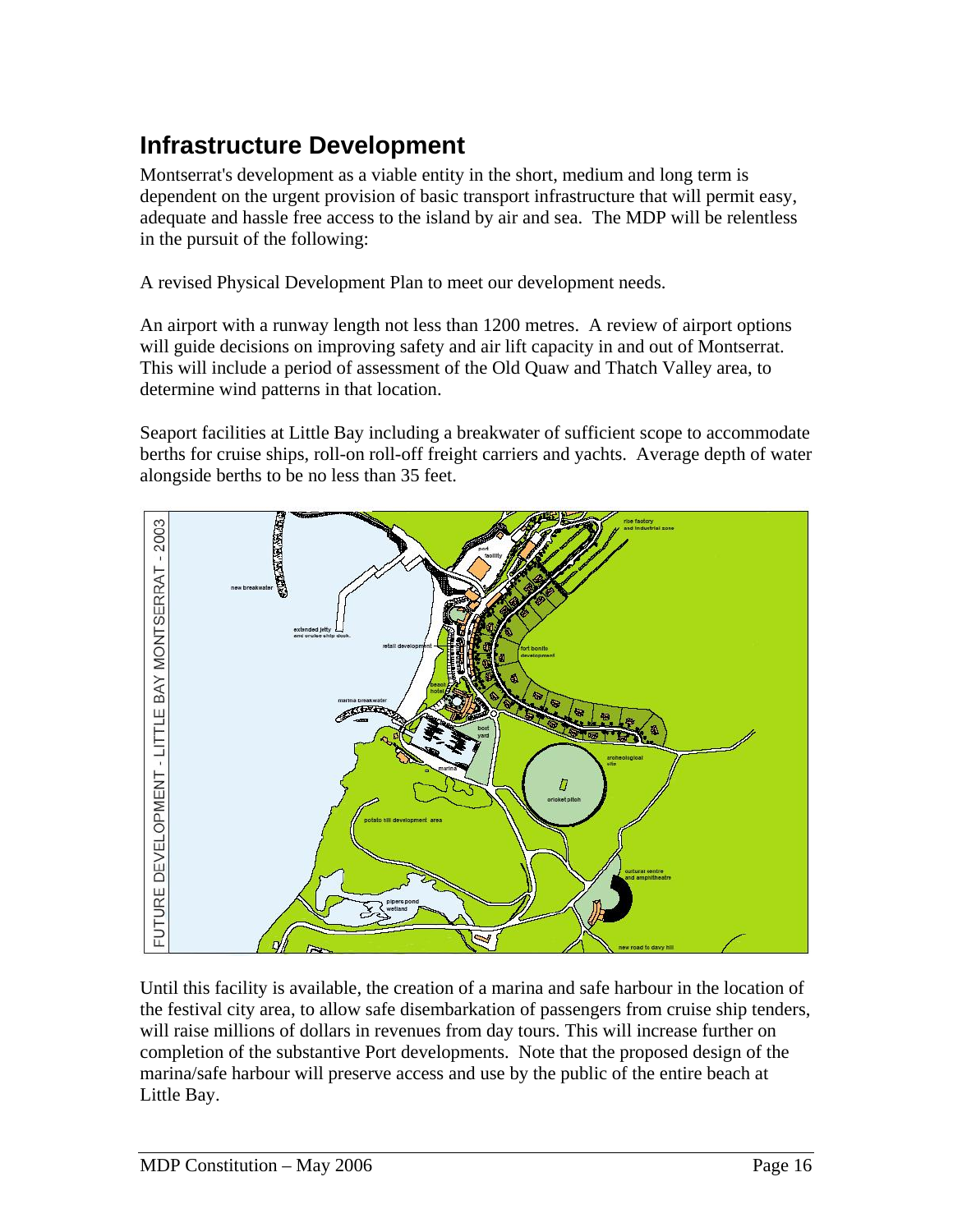The proposed \$30 million road programme will allow the people of Montserrat to carry out their daily routines in safety, and extend the life of their vehicles. More importantly, this programme would enhance the quality of cruise ship day tours as well as the villa and hotel tourism activities.

Land for infrastructure partnerships will guarantee the completion of good quality roads to all housing development areas, and roads to agricultural and industrial areas will drive the increased annual economic growth, which will be a feature of the MDP 5 year plan.

The MDP will seek to obtain funds to:

- (i) Properly pave the roads in residential areas that were hastily established during this volcanic crisis. Priority areas will include the Barzeys, St Peters Virgin Islands, Mongo Hill, Judy Piece, Jones Hill, lower to upper Drummonds, Peaceful Cottage and Dick Hill.
- (ii) Access roads will be cut into areas for new residential settlements. These include Banks, Davy Hill and St Johns.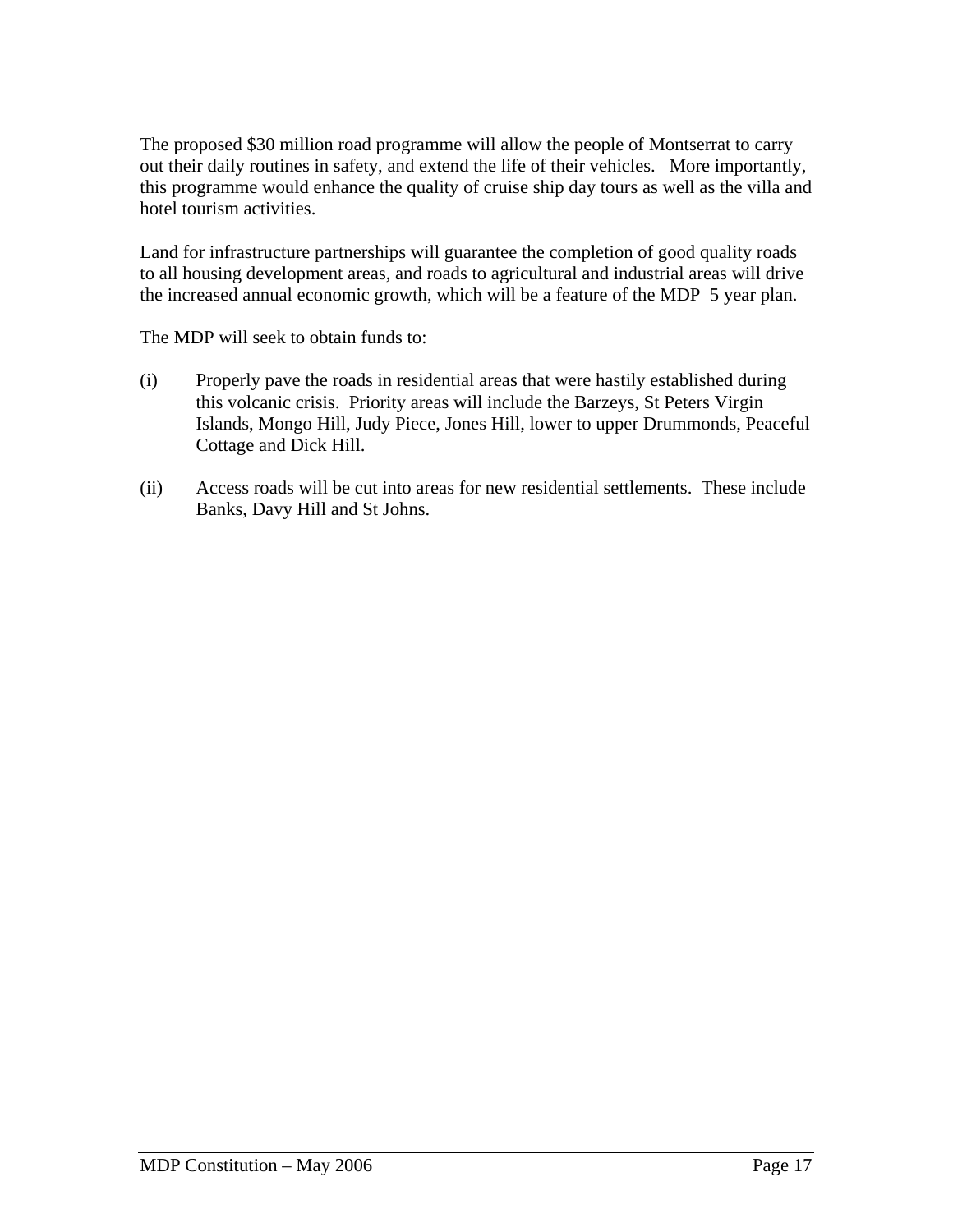### **Utilities Development**

An MDP government will:-

- Ensure that all households have access to supplies of electricity and water at the most reasonable cost.
- Will seek DFID funding for the installation of essential services of water and electricity to housing areas.
- Work out an arrangement for the provider of electricity and water to shoulder the greater percentage of the initial capital cost of these services, thus offering a necessary incentive for increased home construction. The cost of installation to new buildings are to be recovered over up to 5 years, with an appropriate interest charge to protect the revenues of the provider.
- Take all necessary measures to protect those areas that contribute to the maintenance and enhancement of national water supplies.
- Encourage the construction of storage tanks and collecting systems for rainwater, and the construction of mini dams to provide drip irrigation to household gardens, by the tax incentives on these items.
- Encourage the export of bottled water by local entrepreneurs. Increased storage facilities will allow supply to docked cruise ships, and new housing and a industrial developments in the safe northern area.
- Prepare a Water IV Project to provide for increased storage and distribution systems in the Silver Hills, Blakes and Bottomless Ghaut areas.
- Given Montserrat's potential for the commercial exploitation of geothermal energy for electrical power generation and the ever increasing cost of oil, the MDP will seek to develop all sources of alternative energy that will reduce dependence on oil.

#### **Geothermal Energy Development**

The existence in Montserrat of steam above 200C at relatively shallow depths is very encouraging and data has revealed the existence of several major hydrothermal circulation systems on and around the Soufriere Hills volcano one of which is safely accessible at present in the Richmond - Elberton area of the current Daytime Access Zone. Exploratory drilling is estimated to cost not more than US\$1 million) with a view to developing a power plant of 5 megawatts capacity in the first instance. Capital cost of such a plant is estimated around US\$13 million and could be expected to have operating costs more than four times lower than current oil fired engine costs. Accordingly, an MDP government will pursue development of Montserrat's geothermal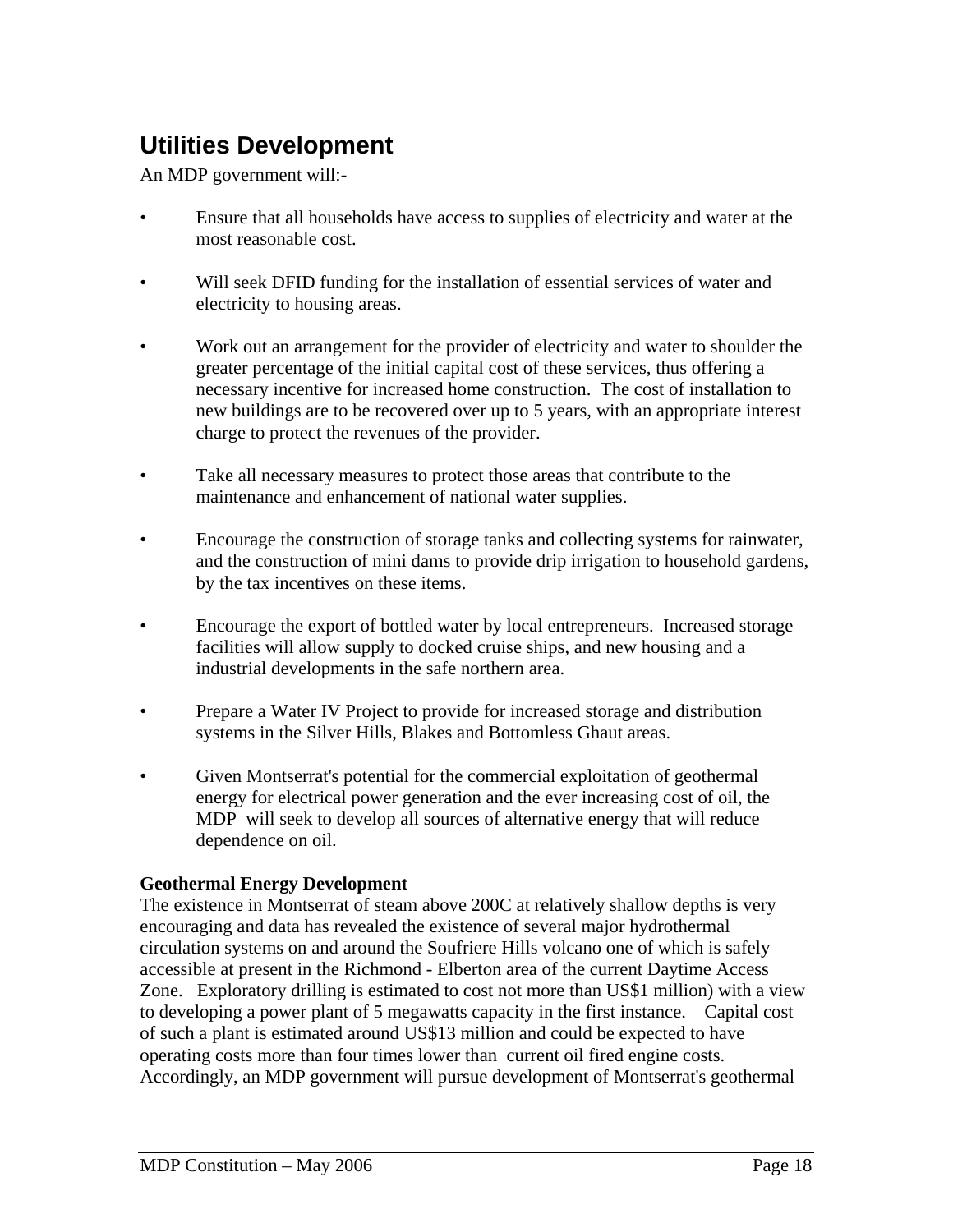power with utmost urgency and persistence as its successful exploitation should revolutionize life in Montserrat in terms of:-

• Providing access to cheap electrical power for all.

• Creation of an environment most attractive to a wide range of industries seeking cheap electricity.

• Generating the monetary resources that will free Montserrat from dependency on UK grant aid funds and contribute significantly to financing the island's infrastructural requirements.

Development of geothermal energy by an MDP government will be totally transparent in order to ensure that the financial benefits are shared by the entire Montserrat community.

An MDP government will maintain local control of the geothermal resource.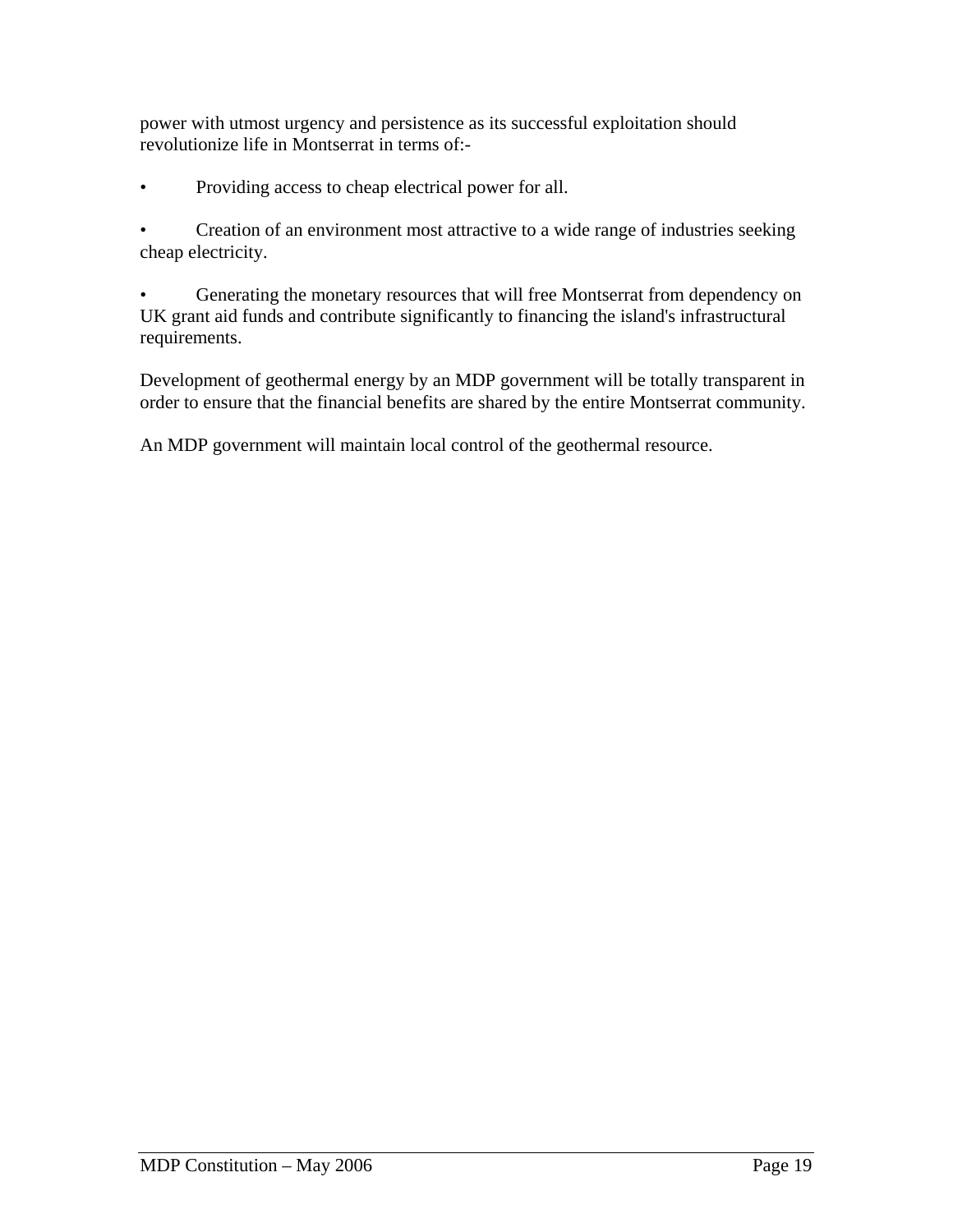# **Agricultural Policy**

The MDP will maximize the use of Montserrat agricultural resources with a view to supporting local farmers and reducing the importation of food. The measures it will implement to realize theses goals include:

- Assisting with road access to and the clearance of suitable land in an environmentally friendly way for use by both crop and livestock farmers.
- Addressing the chronic problem of loose livestock. Steps will be taken to control livestock owners who allow their animals to roam and to ensure that livestock wardens, pound keepers and crop appraisers do their jobs properly and fairly.
- Providing subsidized fencing wire to all farmers and opening up markets for the export of livestock.
- To work in partnership with the Montserrat Animal Protection Society to control dogs that attack livestock.
- Employing a qualified vet as the island's Chief Veterinary Officer.
- Constructing the long overdue abattoir, thus ensuring that all livestock is slaughtered there. This will reduce the problem of the illegal sale of meat from stolen animals.
- Addressing the hazard to life and environment posed by the expanding population of loose and increasingly wild livestock in the exclusion zone by entering into arrangements with stake holders to utilize the animals for production of pet food locally.
- Access to low cost credit, provision of irrigation supplies and advice relative to maximum use of water for irrigation, plant disease control, marketing of produce and continuing assistance to agricultural cooperatives and related organizations within the industry.
- Constructing mini-dams in ghauts and river courses to enhance drip feeding systems to back yard gardens.
- Reinstating a proper Government plant nursery stocked with good quality vegetable slips and grafted fruit trees.
- Replacing the multipurpose food processing plant destroyed during the volcanic crisis. This will ensure processing of the large quantities of mangoes, guavas, breadfruit and other fruits that go to waste each year because no suitable processing facility is available.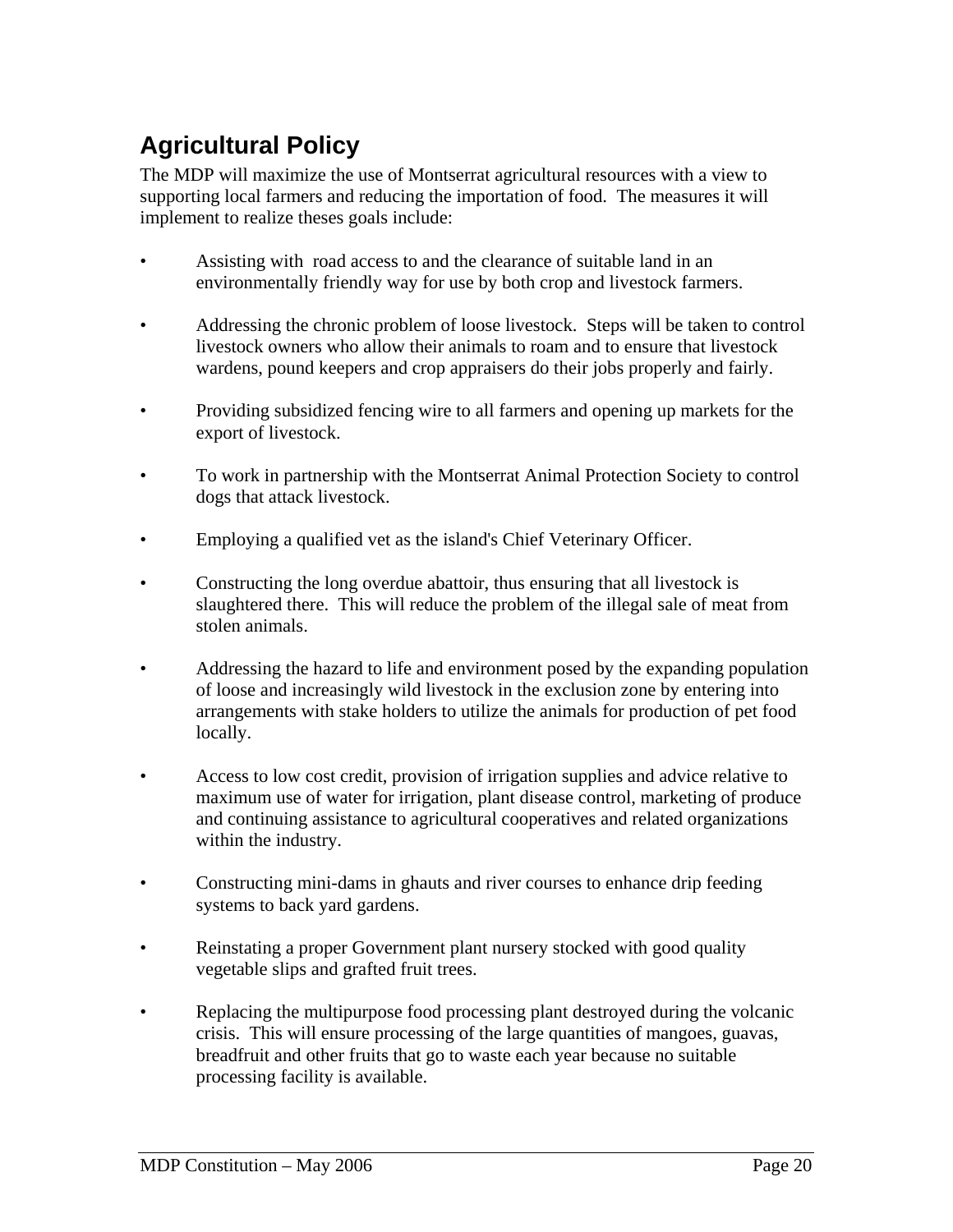- Providing support for individuals who wish to set up and promote hydroponic farming systems.
- Protecting local crop farmers against the importation of vegetables when necessary.

An MDP government will :-

Introduce modern technologies and marketing approaches through "agri for all" curricula in schools, starting from early primary years. Institute formal agriculture education through certificate courses at the Community College.

Establish partnerships with charitable development agencies with interest in pioneering ways to renew agriculture in the Caribbean and Africa.

Establish partnerships in a production and marketing network across the OECS, using experts and experienced business people to access markets in neighbouring islands for our produce.

#### **FISHERIES**

An MDP government will:-

Provide training and financial assistance to fishermen to enable them to learn new techniques and to increase the returns for their efforts. This will include preparation of a project to bring a fishing trawler training vessel to Montserrat.

Complete a safe harbor at Little Bay for the boats of fishermen. This safe harbour/marina is expected to have permanent berths for 20 yachts and 10 sports fishing boats.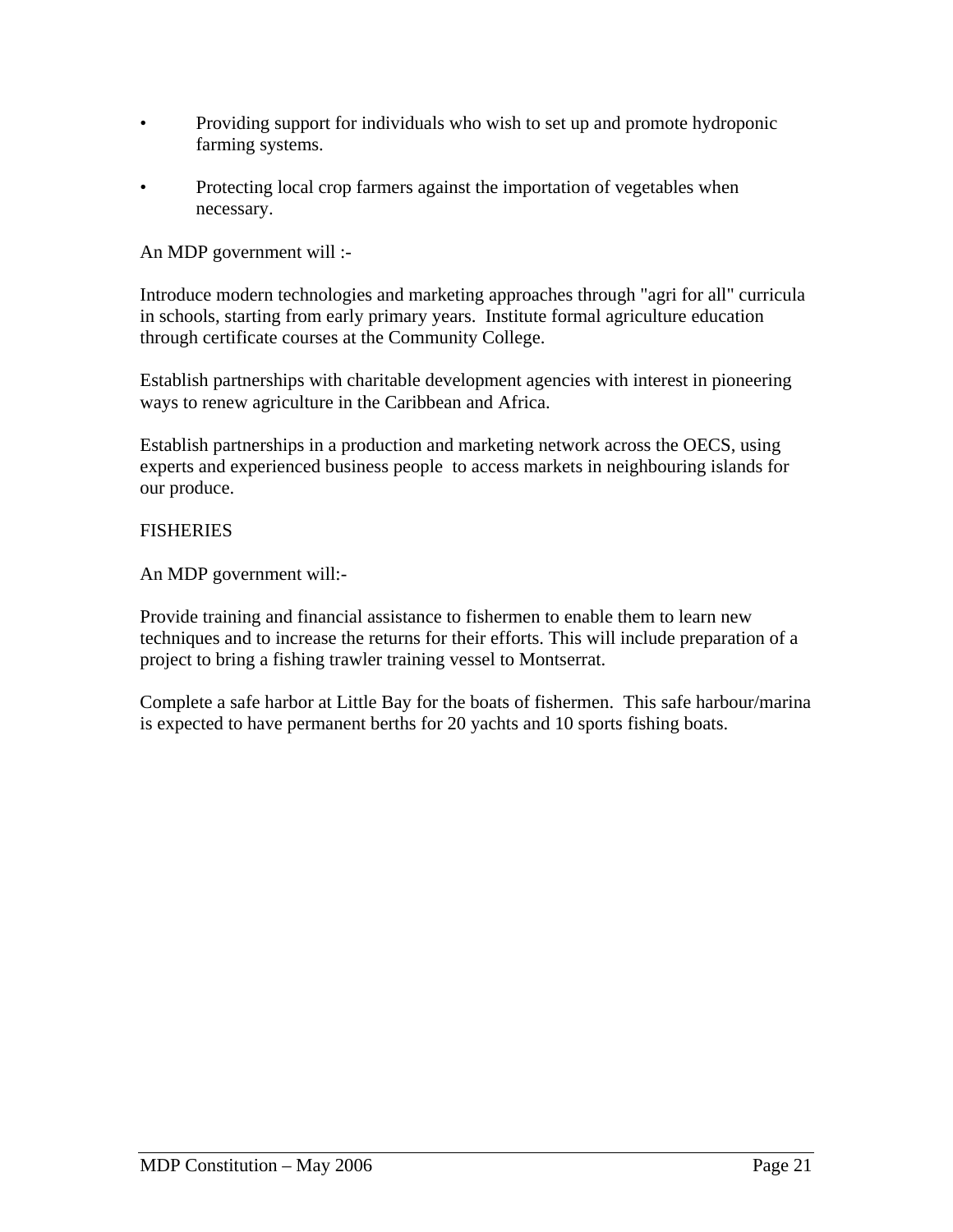### **Education**

An MDP government's education policy will include the following:

Improvement of literacy

Promotion of computer literacy and language skills in Spanish and French from kindergarten level with an immersion approach. Support the placement of a computer in every home.

Support for community programmes by the provision of equipment and trained personnel, to encourage as many citizens as possible to acquire computer skills. Our children can learn more programs from an early age and senior citizens can be engaged in computer programs or games. Children of parents who cannot afford a computer at home would not be at a disadvantage, because this service could be offered in community centres and churches.

Vocational training to build technical skills base. Electricians, plumbers, engineers, technician, mechanics, carpenters, architects, computer technicians.

Re-introduction of religious education now offered by CXC as part of the secondary school curriculum. To be delivered by properly trained religious education teachers.

Introduction of Civic studies and Democracy and Human Rights education in the schools curriculum.

Support of pastoral care, special education, learning support, mentoring and disaster risk perception.

Provision of tax concessions to parents paying college or university fees for children attending these institutions.

Grants and scholarships for students attending the technical college and other institutions.

Sponsored awards for every class and provide government scholarships for at least the top three students.

Providing subsidy incentives to youth, women and/or employers to widen the range of training opportunities available on island.

Establishment of a continuing consultation process within the island community to ensure that information on local job opportunities is communicated to Montserratians abroad who may want to fill these vacancies.

Reintroduction of supervised extracurricular sports sessions and a school band.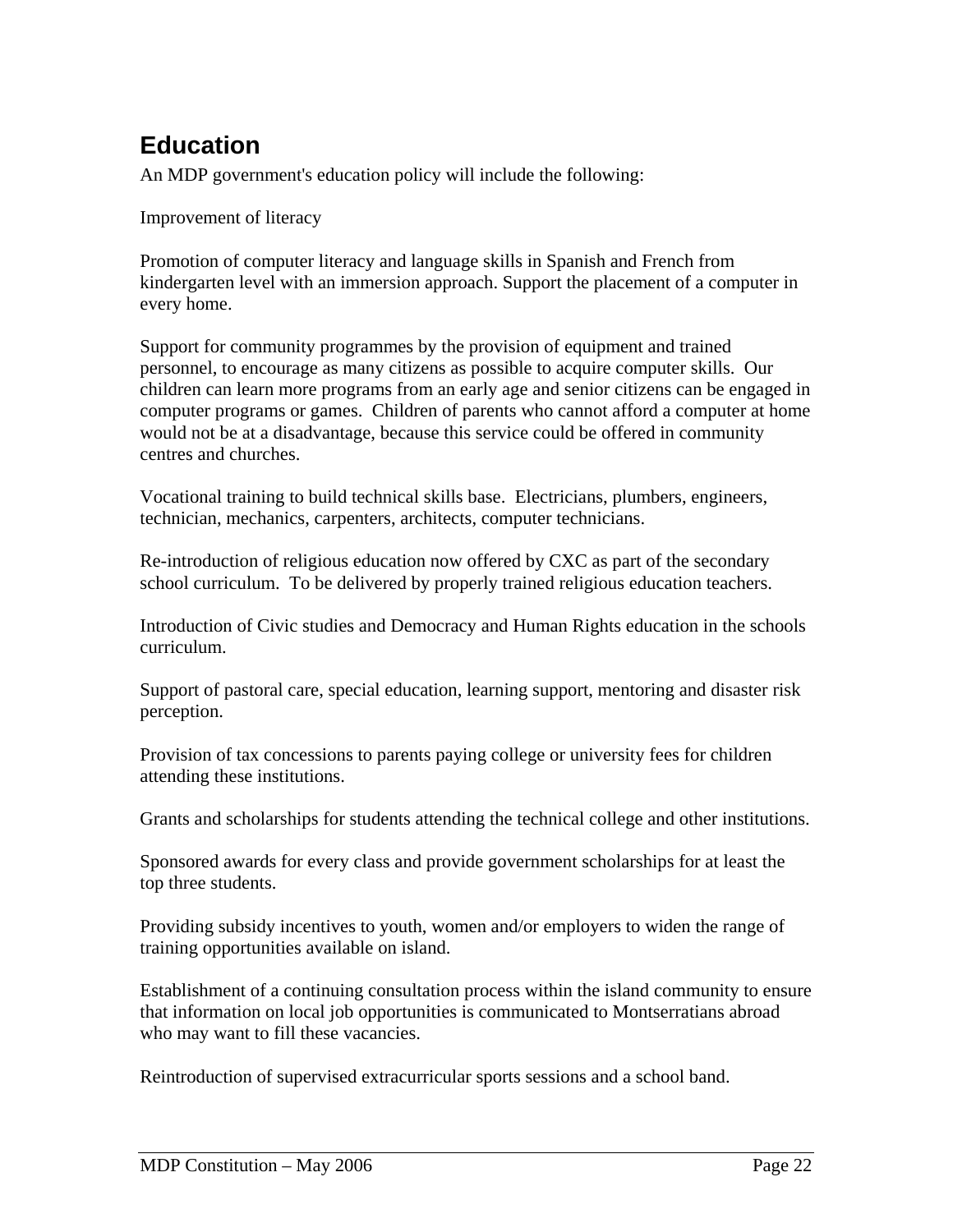Promotion of discipline and community service by encouraging participation in parent teacher association activities, and other extra curricular activities such as scouting, girl guides, St Johns Ambulance Brigade, and the Cadet Corps.

Encourage Talent search and development education in arts, music, drama, media, and sports. Arrange coaching clinics, artists in residence and cultural promotions.

Establish partnerships and twinning ventures with similar programmes elsewhere (also with an eye to marketing our talent and productions).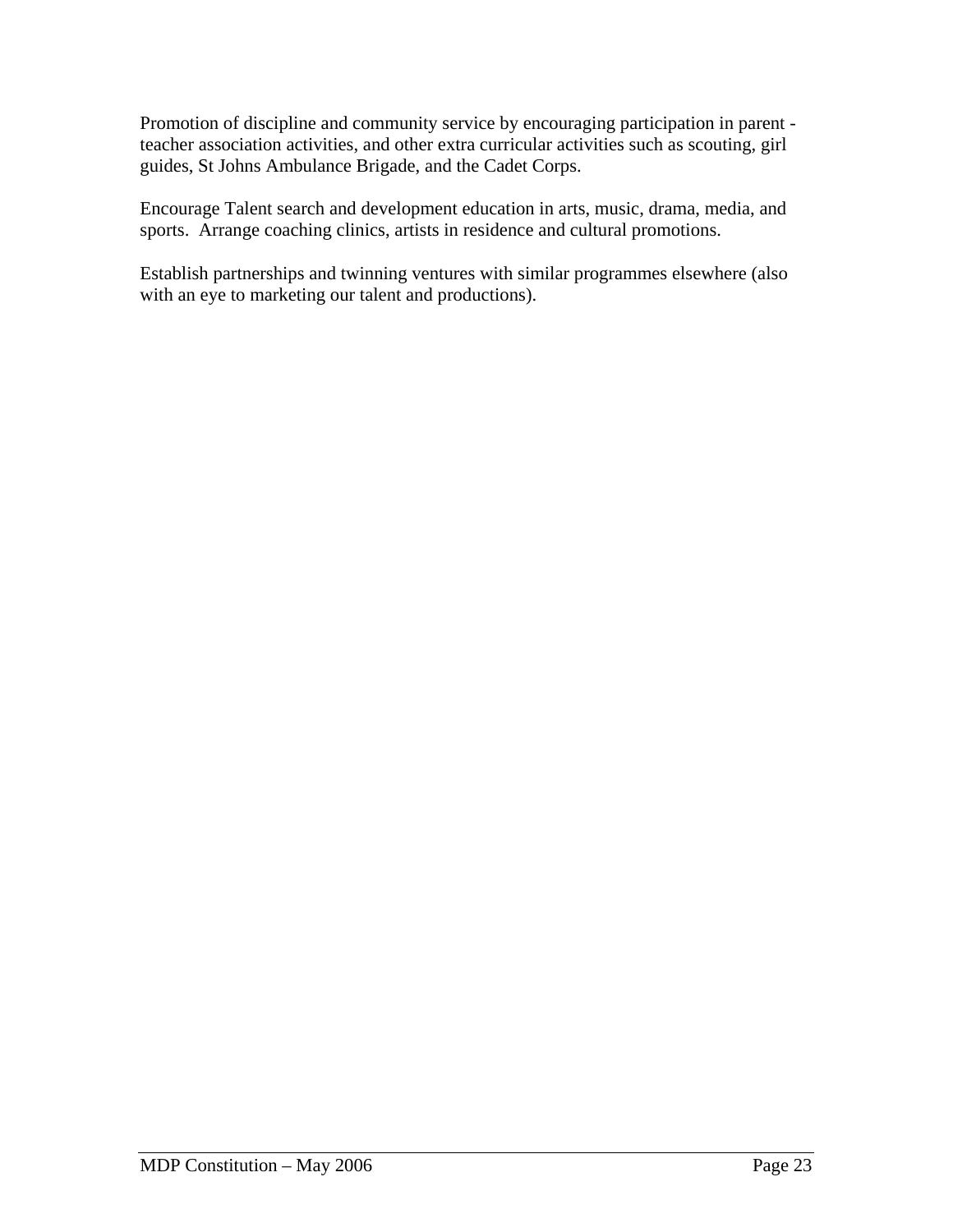#### **Health Improvement**

A properly managed health service which provides primary and secondary care services is essential. This is necessary for adequate care of medical and surgical emergencies, the care of elderly persons who do not wish to travel overseas and also needed to encourage visitors and retired persons, who wish to be full or part time residents, to feel comfortable in Montserrat.

An MDP government will :-

Fill the vacant post of Chief Medical Officer

Secure the services of an obstetrician /gynaecologist

Appoint a physiotherapist

Upgrade the accident and emergency department and provide it with a minor operating theatre.

Train nurses locally.

Revise and increase allowances and remuneration for nurses and all health staff.

Make arrangements for adequate eye care services.

Monitor ash and dust levels (PPM) throughout the island regularly.

Provide an air conditioned high dependency care ward for critically ill patients. Provide a separate inpatient area for children. Provide semi-private and private beds.

Introduce a National Health Insurance Scheme.

Improve community-based care for the elderly, especially in terms of healthy nutrition.

Reassess and reform mental health care.

Utilize retired nurses as a pool of expertise that can be tapped for home care of elderly.

Support government in partnership with community based and voluntary organizations as a cooperative network of support for the poor and for those in need of assisted living and health services.

Review and reform approaches to HIV/AIDS, HPV, H5N1, diabetes, cancer, asthma and other potential epidemic challenges. This activity to be coordinated by a Health Promotion and Research Unit in the Ministry of Health.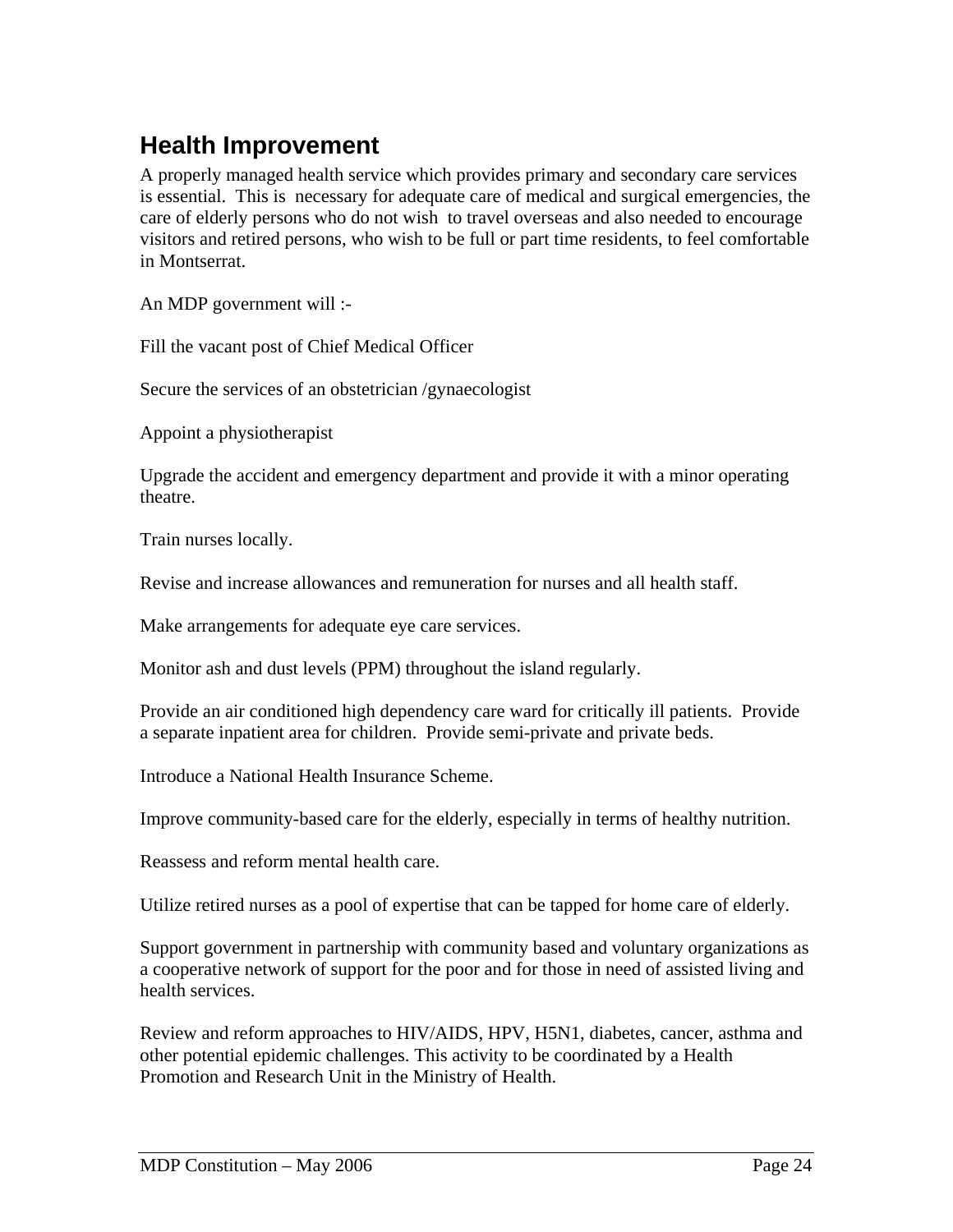### **Sports & Recreational Facilities**

The importance of these facilities cannot be over-emphasized.

Other than the recreation ground serving the Salem area, no similar facility exists in any other part of the island. Where physically possible, the MDP is committed to establish or support the establishment of multi-purpose recreation facilities in the three remaining village centres on island. (i) St Peter's, (ii) Baker Hill to Brades, (iii) Davy Hill to St Johns and Look Out.

Village recreation areas will incorporate space for athletics (via an external running track), cricket, football, basketball/netball and lawn tennis. Furthermore, there will be a great incentive for youth to use their energies in sports that will build both body and character instead of using their spare time to engage in socially destructive activities.

An MDP government will begin preparations for sending a Montserrat team to the 2012 Olympics in London.

An MDP government will encourage maximum development of the surrounding Blakes area as a major sports centre with facilities to include tennis and basketball courts, a golf course and conveniently sited villas to house visitors.

Sports and recreation facilities will be designed and equipped for use as emergency shelters, so that schools and churches will no longer be needed for such purposes.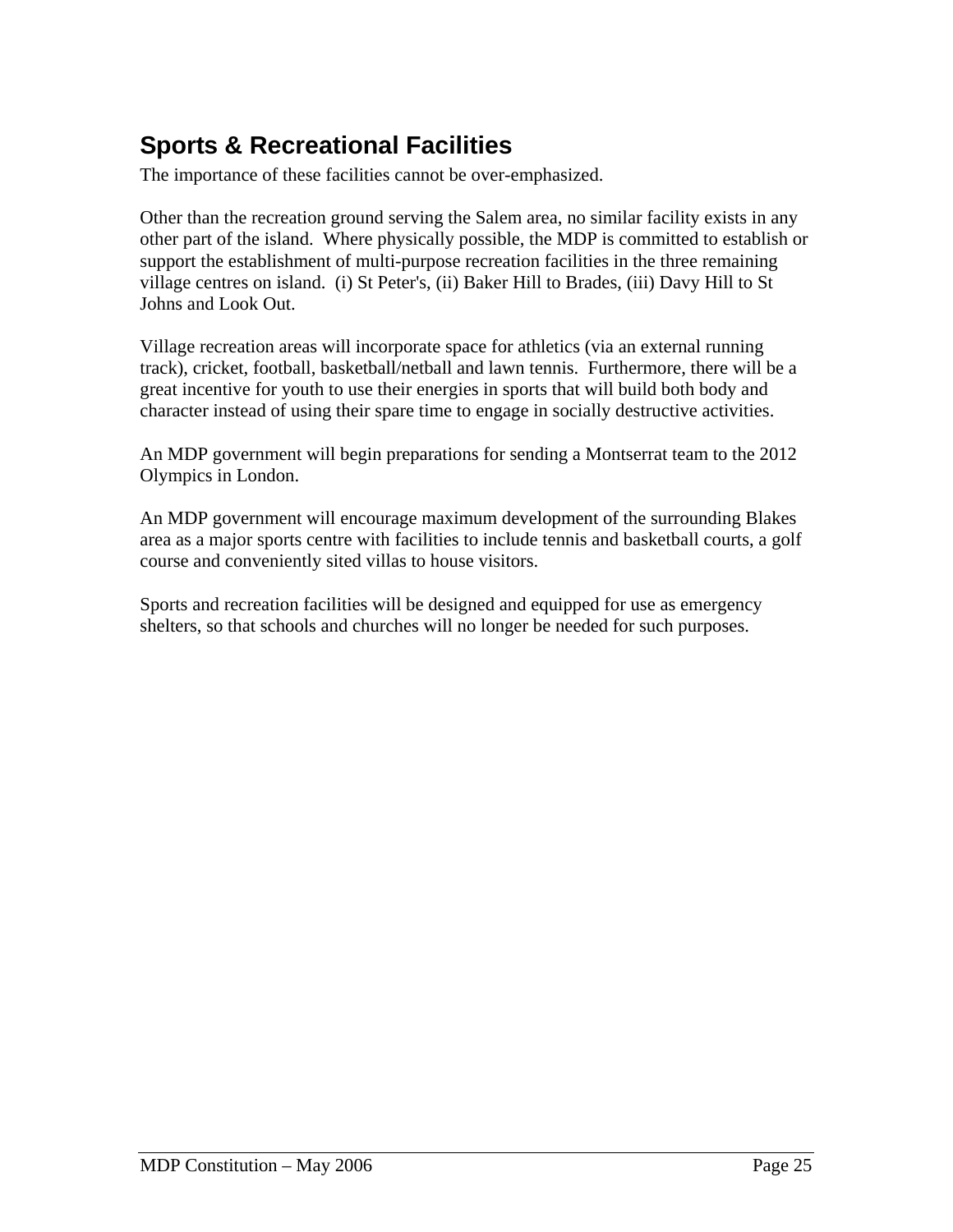# **Culture & Festivals**

An MDP government will :-

Support research and documentation of our Montserrat culture with a view to heritage preservation, resolution of identity issues and establishing links with tourism and other aspects of development.

Encourage the production of local speciality products including gift items, drinks, snacks, and other foodstuffs, for local use and export.

Promote all aspects of entertainment and assist musicians, masquerades and other performers to perfect their skills and access income opportunities from local and overseas markets. Special financing will be provided for a monthly national entertainment event to encourage all year round work for artisans, calypsonians, dancers and dramatists.

Actively pursue international radio and television links to market local productions overseas with a view to gaining a larger share of the global advertising revenues.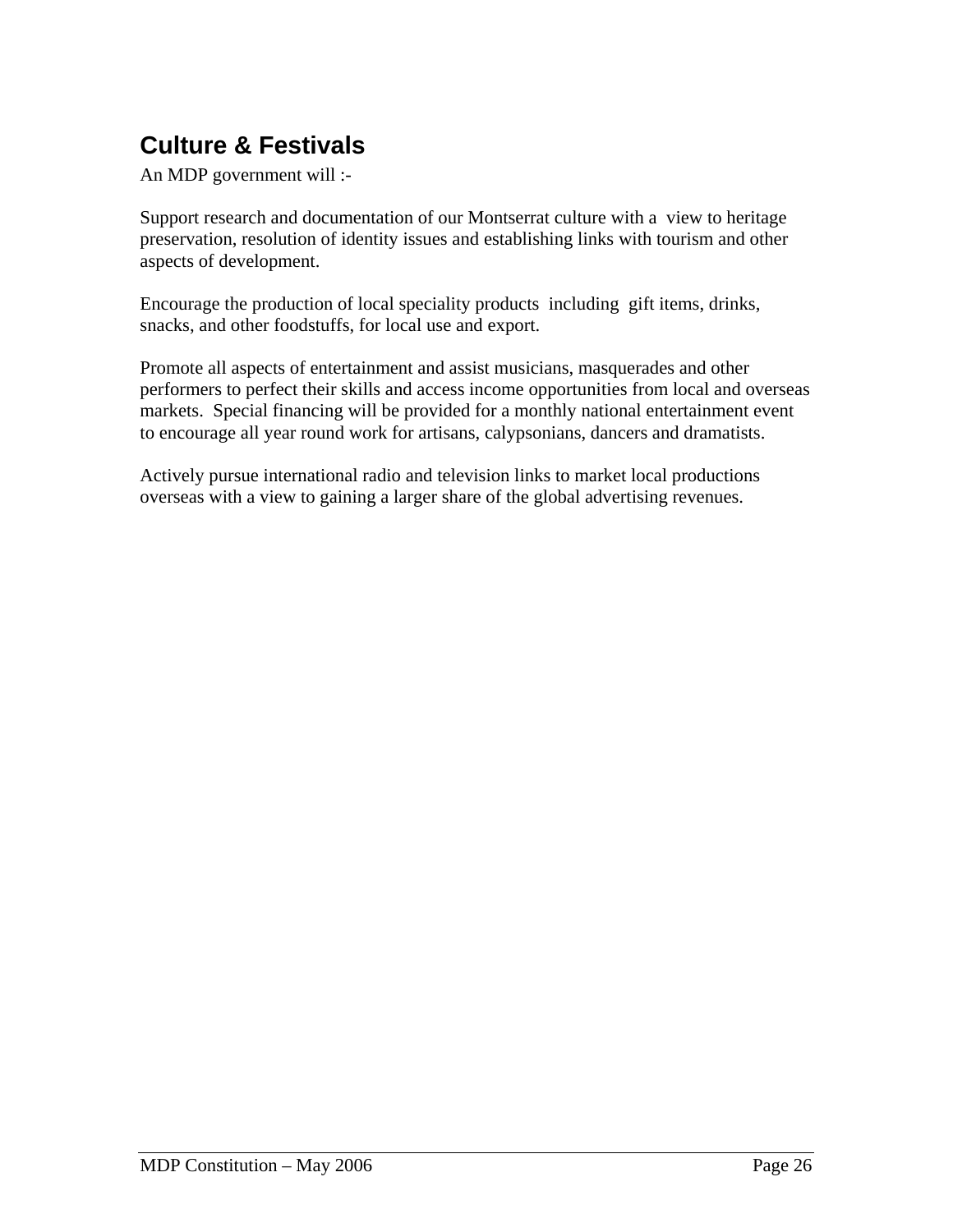# **Youth Programmes**

An MDP government will formally adopt the proposed National Youth Policy of Montserrat and put in place mechanisms which will allow the youth to have inputs in the formulation of national policy.

We will implement the recommendations for economic participation of our youth, for their education and training, sports and recreation, and participation in cultural activities.

We will implement recommendations for health promotion and health care, control of drugs, violence and crime, and participation in religious activities, clubs and nongovernmental organizations.

A Youth and Community Development Officer will be appointed in the office of the Chief Minister.

An MDP government will arrange at least two joint parliamentary sessions each year with the Youth Parliament.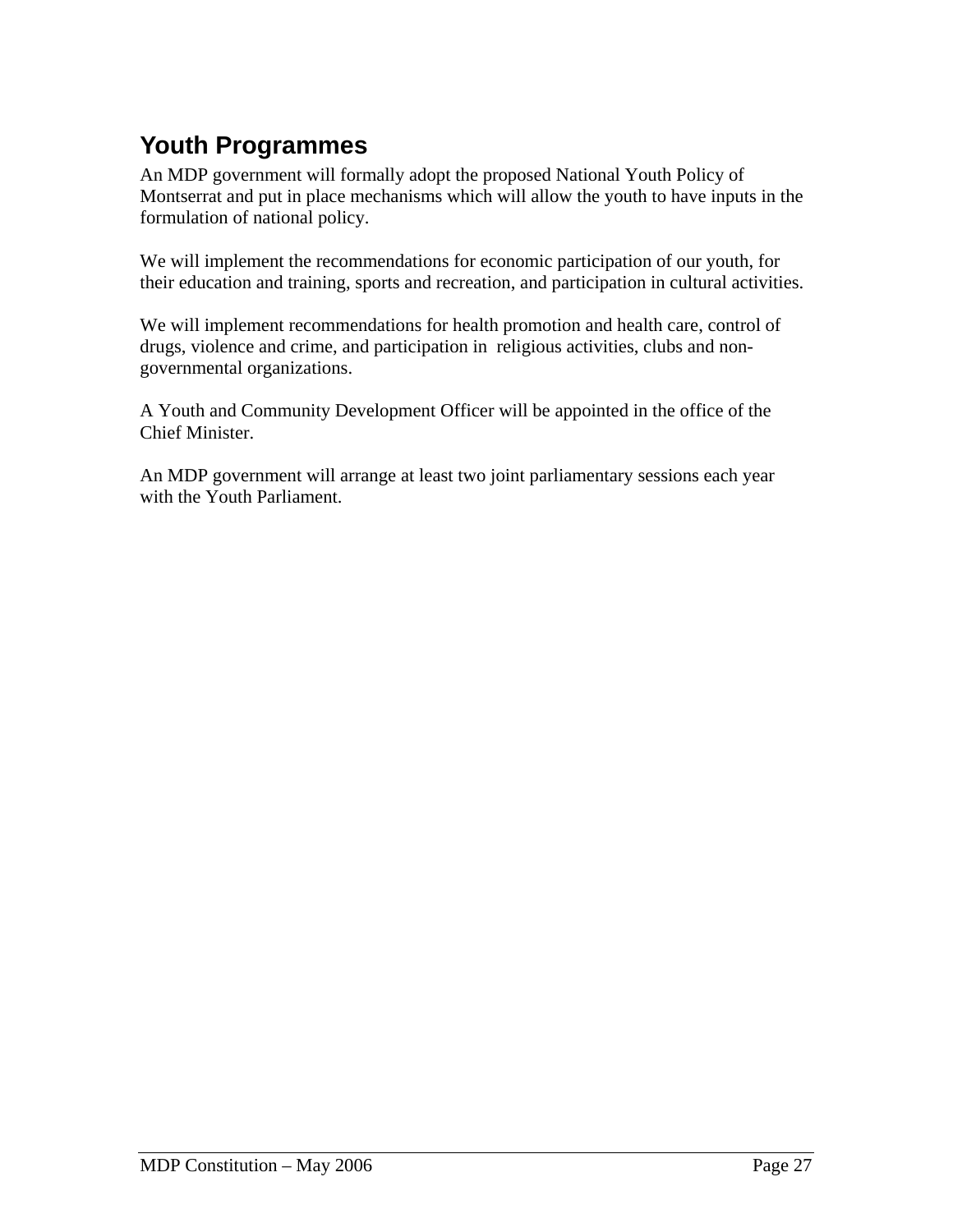### **Public Cemeteries**

Public and private church cemeteries are essential parts of community infrastructure. Government should ensure that public cemeteries are strategically located in a manner that is most convenient for the entire Montserrat community.

An MDP government will

- Establish public cemeteries to serve the respective areas of (i) Cudjoe Head/Banks/Baker Hill/Cavalla Hill/ Nixons/Brades, (ii) Davy Hill/St John's/Mongo Hill/Geralds/Look Out and adjacent areas. iii St Peters
- Ensure that the public cemetery at Salem will be supervised and maintained in a manner reflecting modern practice. Another site will be identified and reserved against the day when this relatively small location is used up.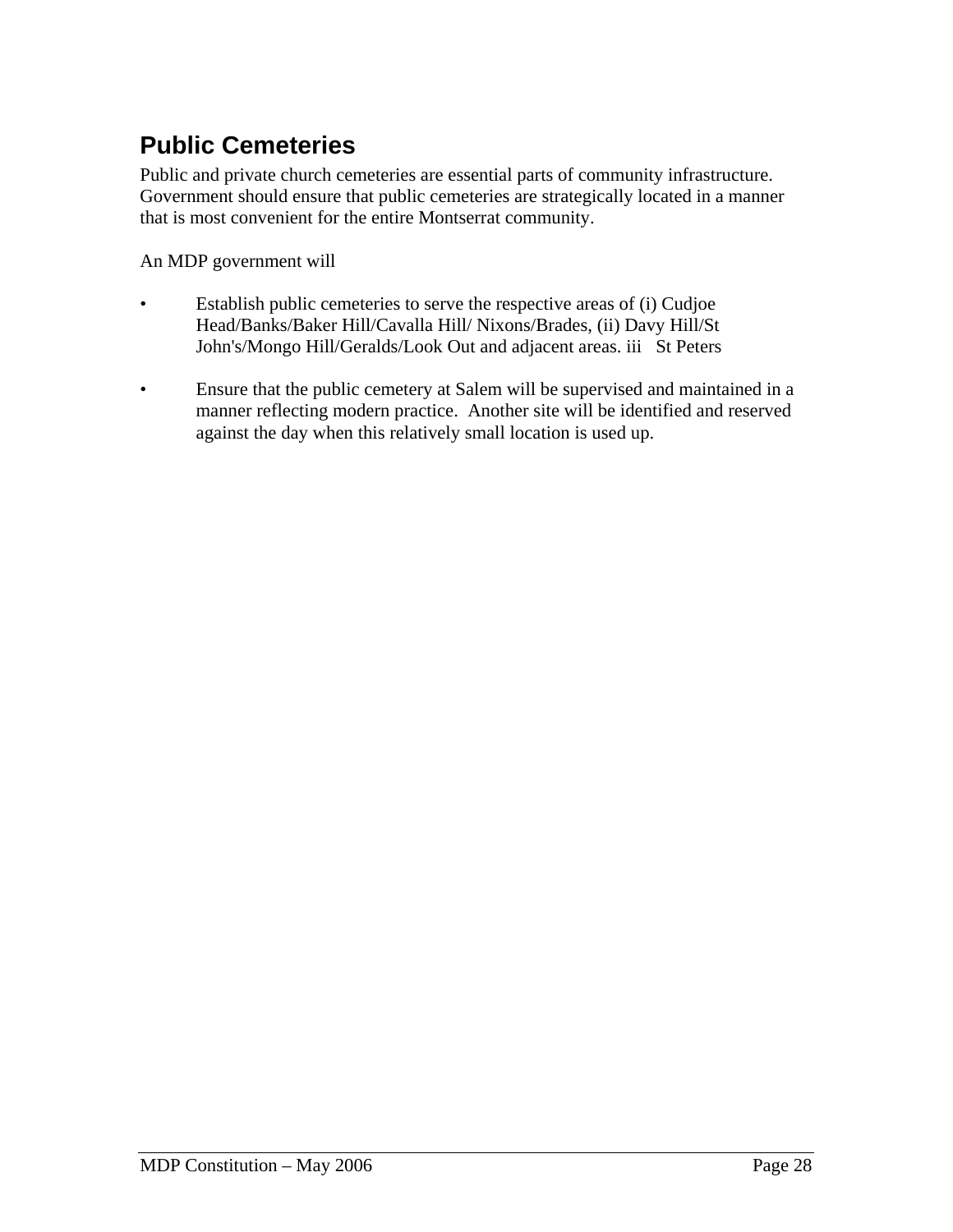### **Environmental Issues**

The MDP is fully committed to the protection, preservation and restoration of our environment where necessary. It will upgrade and enact an Environmental Protection Act to ensure this. Projects will include:

- The re-forestation/rehabilitation of the entire area north of the Little Bay / Marguerita Bay line, which is a national necessity. This area is approximately 1200 acres. It is estimated that implementing a comprehensive programme of rehabilitation and re-forestation will provide employment for 75-100 persons for an average period of 5 -7 years. Financing may be obtained in part from the many private and international organizations that are always willing to support environmental projects. Restoration of the tree cover through natural re-growth and organized implanting of trees will re-establish the forest and contribute to increased levels of rainfall.
- Introducing legislation to curb indiscriminate tree cutting.
- Following up on the contact already made with a North American Centre that specialises in the creation of artificial wetlands, with a view to modifying the sewage disposal plans for the Look Out area, thus creating at Marguerita Bay, a fertile clean area for recreation that will be a unique tourist attraction.
- Controlling the now large numbers of loose livestock of all kinds that are damaging the environment, thus protecting Montserrat's many micro climatic zones. Proper management of these zones will allow for increased horticulture, controlled livestock grazing and tree cropping.
- Eradicating the feral pigs that are preying on marine turtle eggs and pose a threat to fresh water springs and humans. Marine turtles are an important potential tourist resource. By not protecting them adequately, Montserrat is in breach of its international treaty obligations.
- Controlling littering generally and sand mining at beaches.
- Implementing an effective and non-discriminatory garbage collection programme.
- Exploring opportunities for exporting exotic flowers to other Caribbean islands and North America.
- Opening up trails for hiking and encouraging coastline rod fishing thus improving recreational facilities.
- There is a great need for proper waste disposal facilities on Montserrat. An MDP government will take appropriate measures to improve the garbage dump at Jack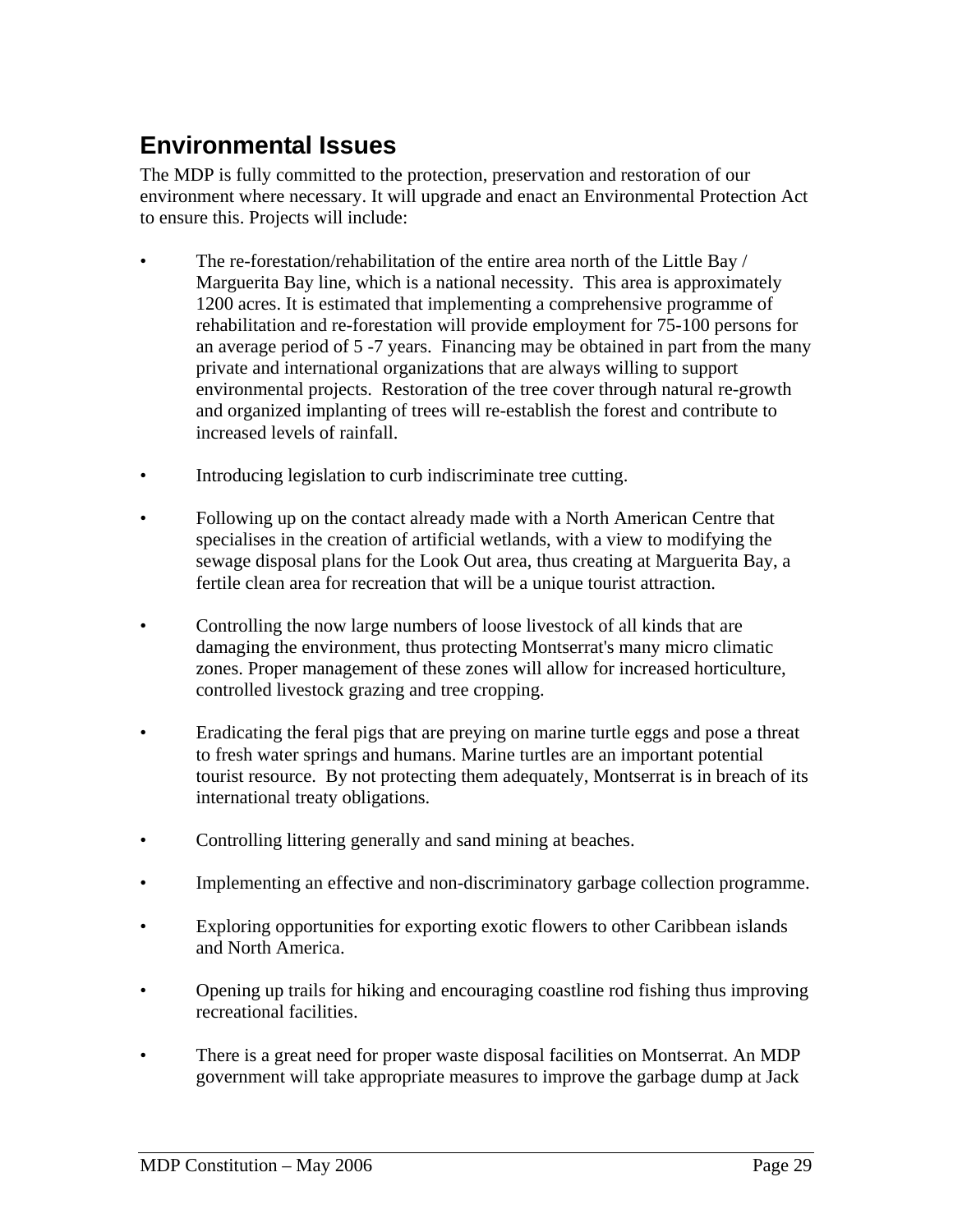Boy Hill with a land fill facility that is both hygienic and in keeping with international practices.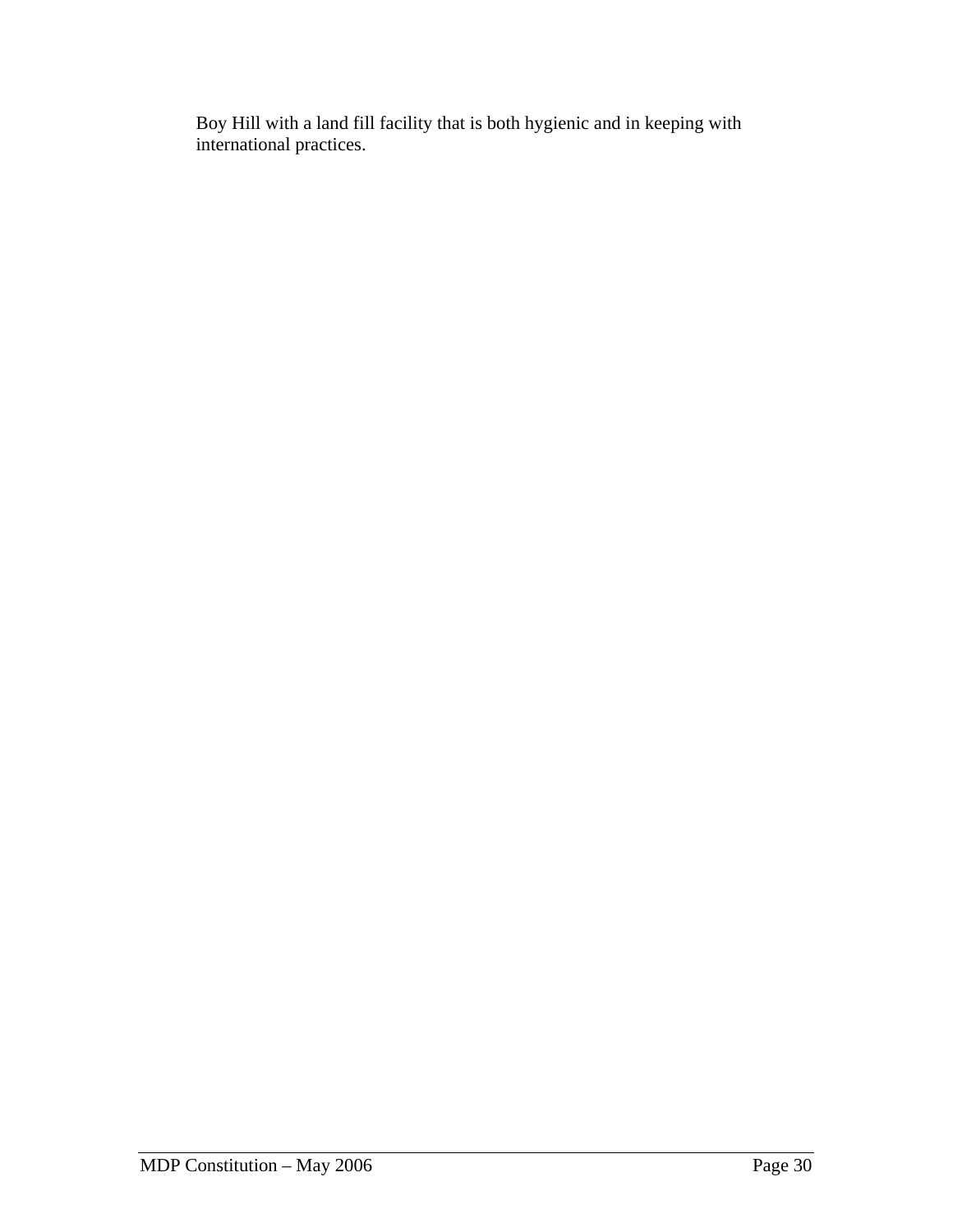# **Public Administration**

Montserrat is blessed with some of the best educated and well trained public servants in the western hemisphere. However, a competent public service also requires high quality leadership at the political level as the political directorate must provide leadership that is creative, innovative, trustworthy, bold and sympathetic.

An MDP government will provide this type of leadership, putting in place some of the basic management systems operated by many of the world's most successful private and public sector organizations.

All public sector employees will be encouraged to make use of opportunities for training where possible to enhance their competence on the job as well as for their own selfsatisfaction.

An MDP government will upgrade and build a cadre of top managers by creating posts in the public and private sector with challenging responsibilities and appropriate attractive remuneration packages.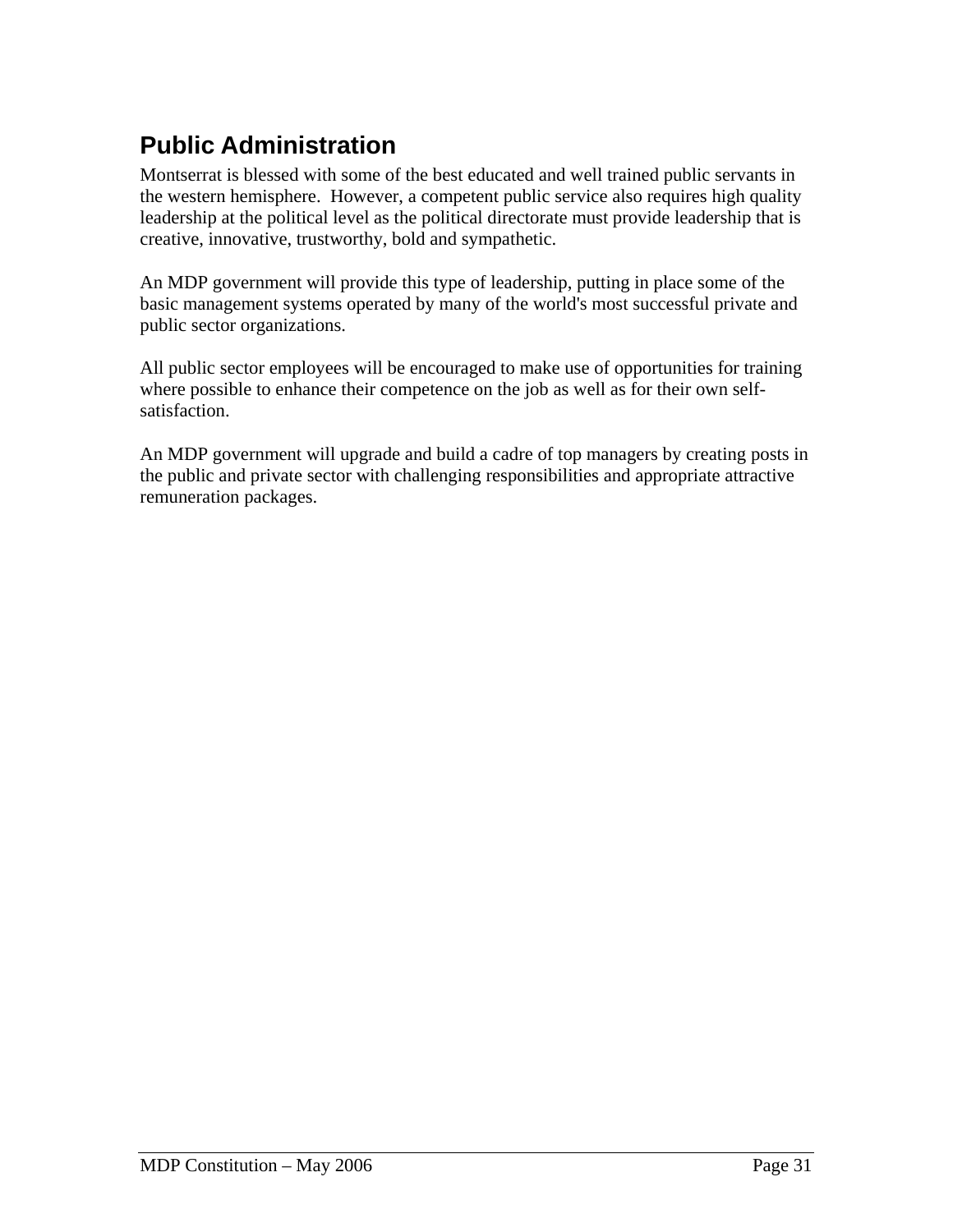## **Telecommunications**

The contract which designates Cable & Wireless (C&W) as Montserrat's telecommunications monopoly provider ends in 2007. In carrying out any negotiations with C&W or any other telecom provider, an MDP government is committed to obtain the best terms and conditions for Montserrat.

In keeping with OECS policy, the telecom market will be liberalized thus ending monopolies in this sector, we will demand :-

- Services made available by telecom providers must be reliable, high quality and affordable.
- That providers utilize the advances in telecom technology e.g. broadband infrastructure and applications, in delivering quality and affordable service.
- Major reductions in the price of international calls and other services.
- The best possible technical and financial advice in taking forward these negotiations.
- End of long term franchises such as those awarded in the past.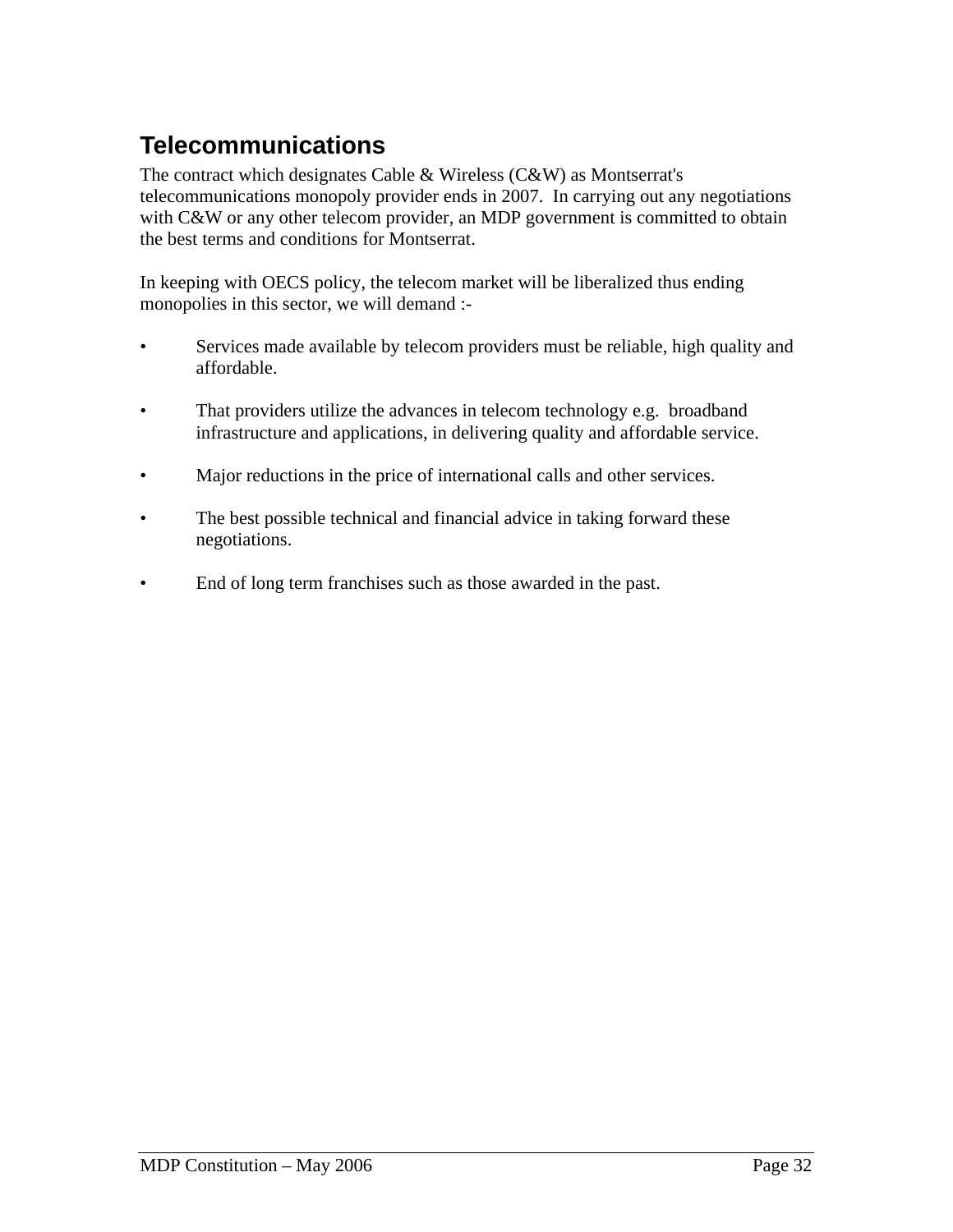# **Transportation**

An MDP government will:-

- Introduce a Ferry service for day tours to and from Antigua, St. Kitts, Nevis, Guadeloupe and St. Martin.
- Provide facilities to allow the safe docking of tenders from cruise ships.
- Negotiate with Winair a reduction in airfares to Antigua of \$150 for a day return ticket and \$250 for an open return ticket.
- Negotiate the end of the monopoly air service to allow operation s by other airlines into Montserrat.
- Implement a road safety programme with appropriately placed road barriers, sun screens, signs, side walks, bus stops and rain shelters.
- Subsidize bus travel for elderly persons and children.
- Give additional concessions to bus drivers who participate in a scheduled bus service from 6 am to midnight.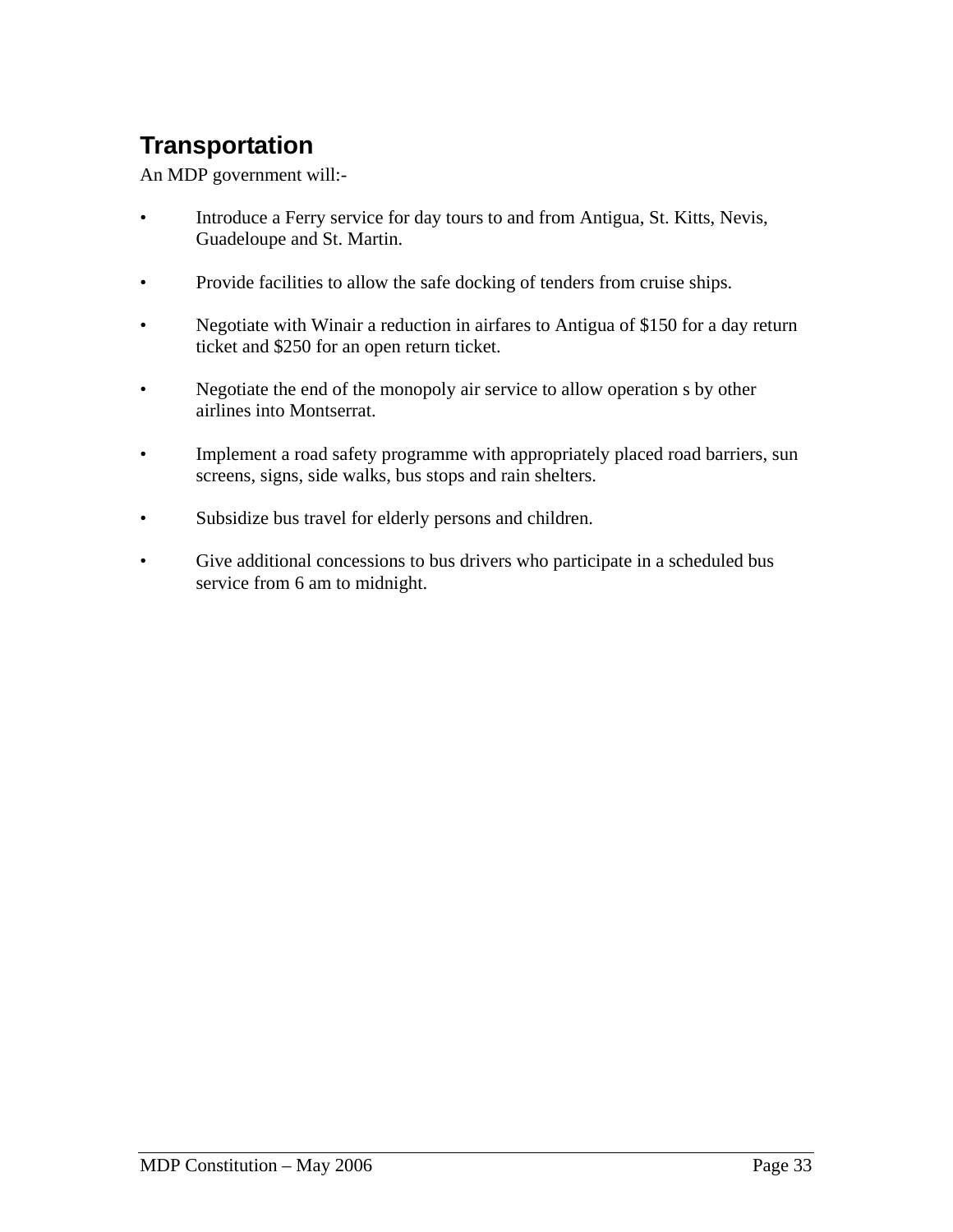# **Immigration Policy**

An MDP government will:-

- Foster harmony through policies based on a foundation of justice and fairness. There will be respect for the legitimate rights of indigenous people and nonnationals.
- Create an immigration service separate from the police service.
- Amend immigration laws so that they are consistent with the post volcano situation in Montserrat.
- Demand that customs and immigration officials treat locals, tourists, visitors, guest workers and other non-nationals with politeness, hospitality, respect and fairness at all times.
- Make the process for visa acquisition and extensions more rational and easy. Fees will be reviewed, the period of permits will be increased from 3 months to 6 months and permits for 1 year will be given after 3 years of residency.
- Make vigorous representation on behalf of individuals who have been unjustly denied citizenship and attempt to make arrangements for all children of Montserratian fathers to be entitled to citizenship, to ensure that no child remains stateless.
- Appoint an immigration ombudsman to address intractable problems.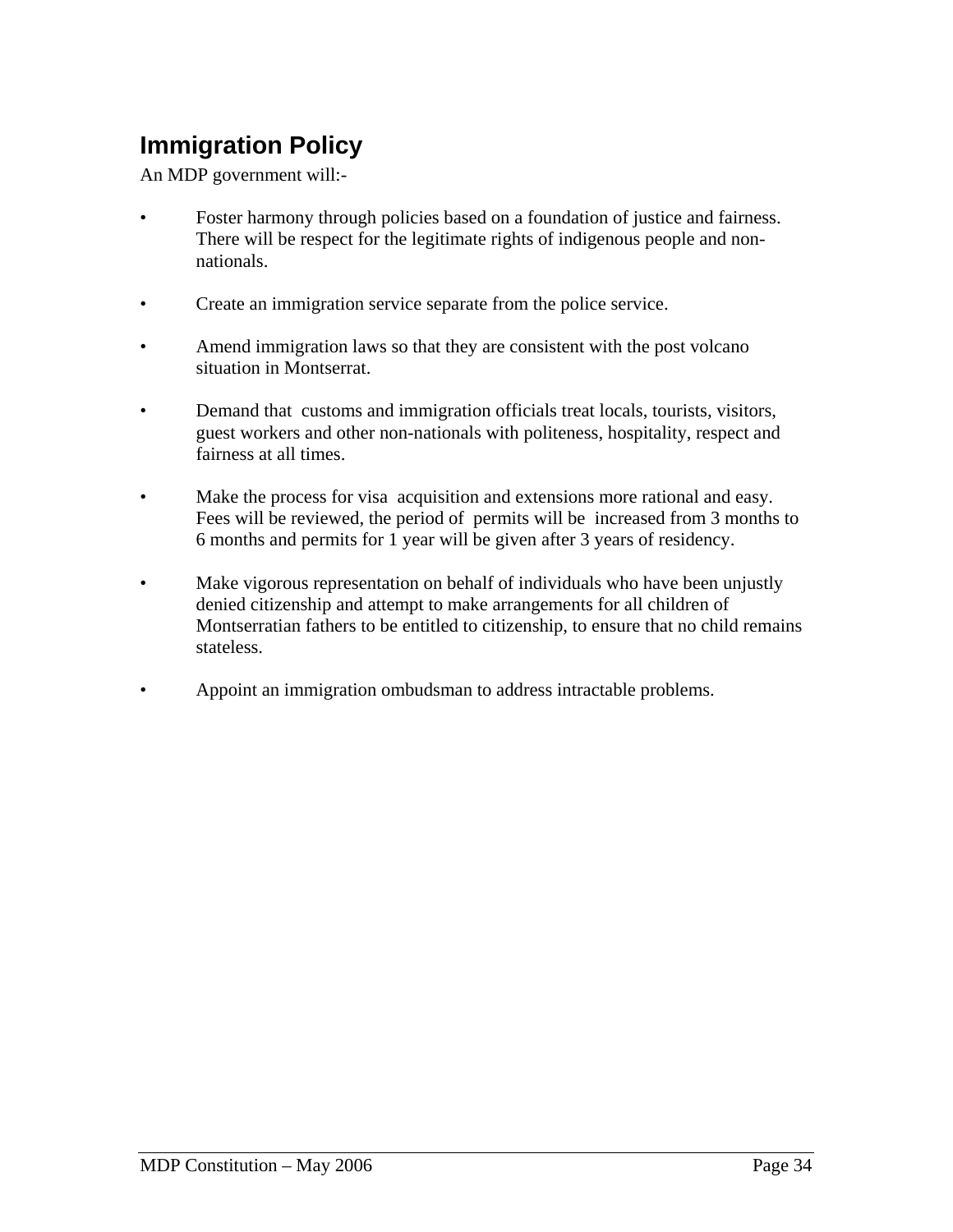# **Regional Affairs**

An MDP government's long term goal is for Montserrat to share a common economic space with all CARICOM territories and the European Union as future economic stability will require participation in global economic activities.

In the short term, an MDP government will guide Montserrat's entry into the Caricom Single Market Economy under the OECS umbrella, but with derogations to match our economic situation due to the volcanic crisis.

Montserrat must negotiate special arrangements with the OECS that is in the process of entering the CSME. The objective is not for us to seek handouts but to be assisted in achieving reasonable viability. MDP has a clear vision as to how these negotiations should be structured at both OECS and CSME.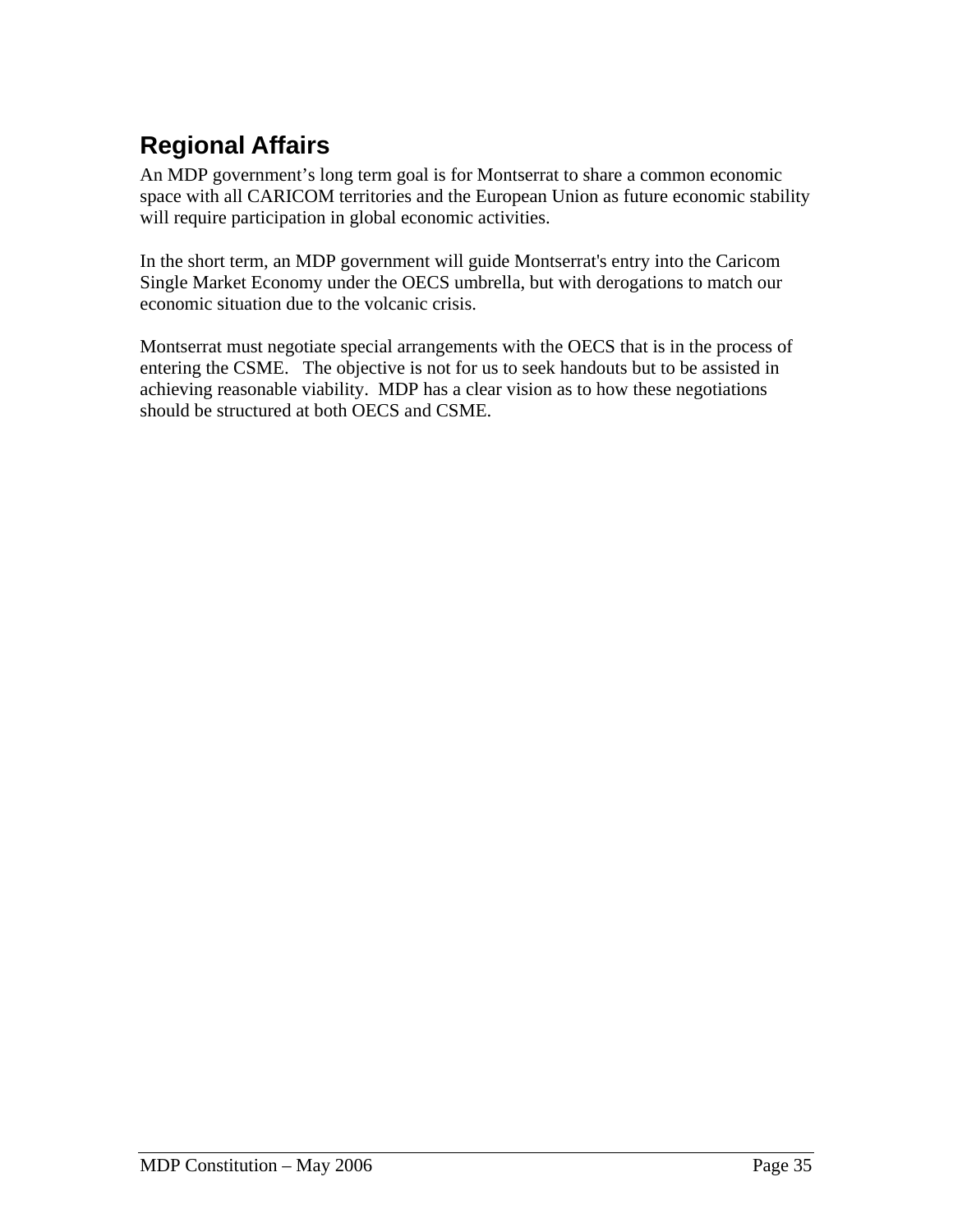## **Constitutional & Legal Issues**

An MDP government will:

- Review the reports of the ongoing constitutional talks and the draft proposed constitution. We will ensure comprehensive discussion with the public at all stages of the process and negotiation with the British Government will be by a bipartisan team of Montserratians with the expertise to ensure that the most favourable terms are secured for the island, including constitutional advancement and self determination.
- Embark on a comprehensive law reform exercise to modernize Montserrat's many antiquated and, in some cases, unjust laws.
- Establish a Human Rights Commission on Montserrat.